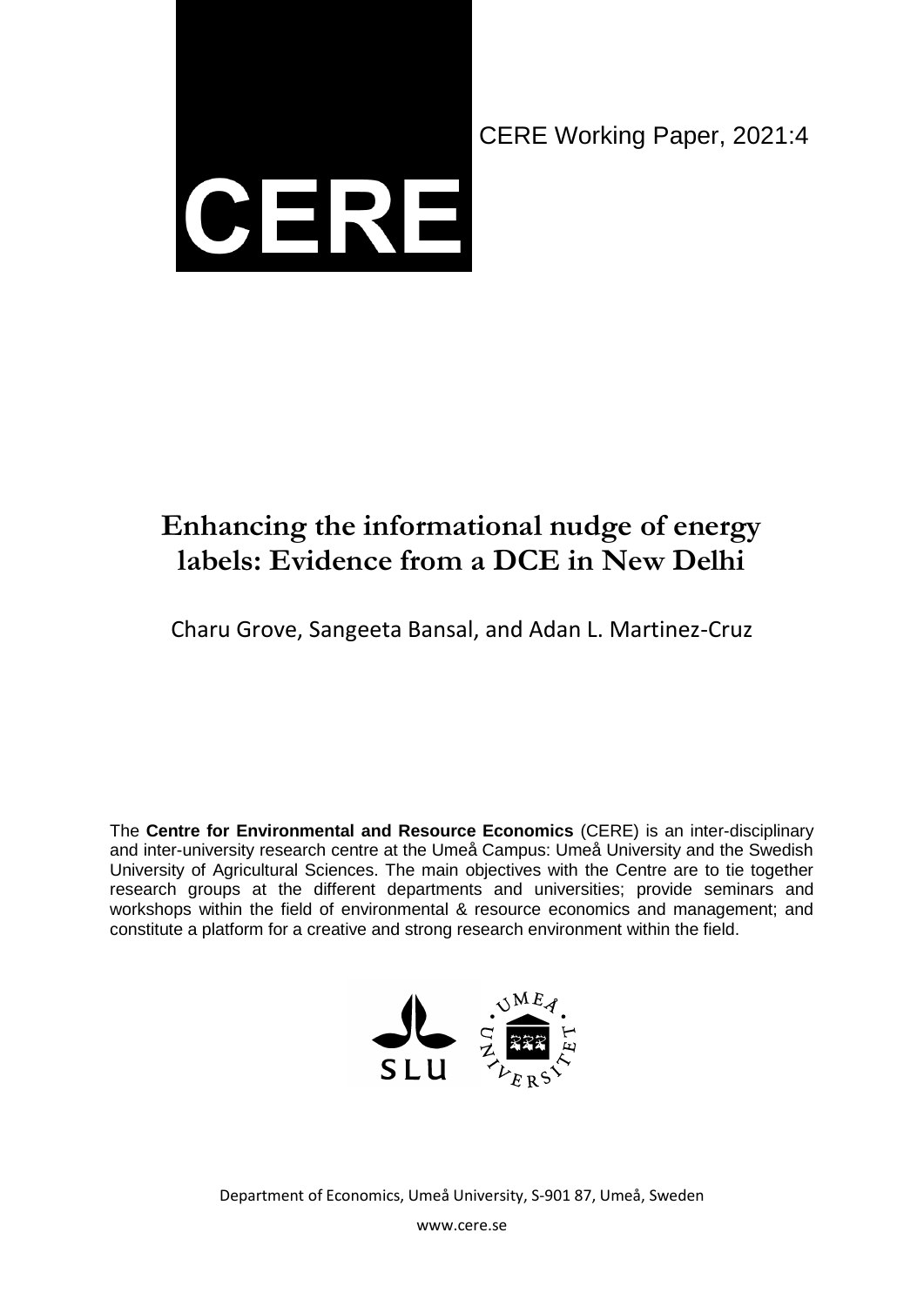# Enhancing the informational nudge of energy labels: Evidence from a DCE in New Delhi

#### Charu Grover

[charu.grover85@gmail.com](mailto:charu.grover85@gmail.com) Shaheed Bhagat Singh College, University of Delhi, India Centre for International Trade and Development, Jawaharlal Nehru University, India

#### Sangeeta Bansal

[sangeeta.bansal7@gmail.com](mailto:sangeeta.bansal7@gmail.com) Centre for International Trade and Development, Jawaharlal Nehru University, India

#### Adan L. Martinez-Cruz

[adan.martinez.cruz@slu.se](mailto:adan.martinez.cruz@slu.se) Department of Forest Economics and Centre for Environmental and Resource Economics (CERE), Swedish University of Agricultural Sciences (SLU), Sweden Centre for Energy Policy and Economics (CEPE), ETH-Zurich, Switzerland Department of Economics, Centro de Investigacion y Docencia Economicas (CIDE), Mexico

February 8, 2021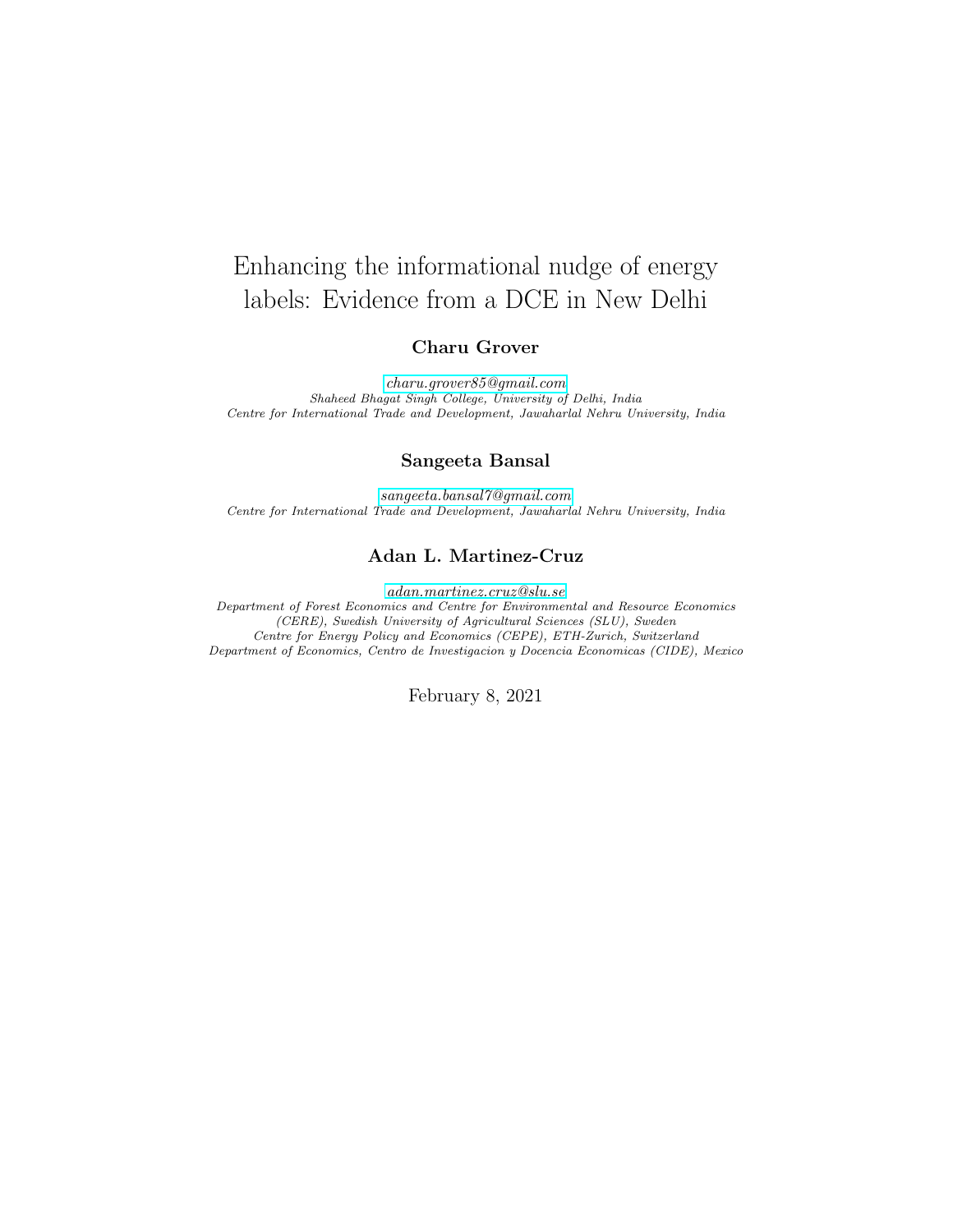#### Abstract

India's contribution to global  $CO<sub>2</sub>$  emissions makes it a priority case for policy makers worldwide. The Indian government is considering the adoption of energy labels for new passenger cars to tackle  $CO<sub>2</sub>$  emissions. This paper's first aim is to asses New Delhi's car buyers' preferences for cars displaying energy labels. To do so, a discrete choice experiment (DCE) has been designed to document both WTP for energy efficiency (212 USD for one kilometer per liter) and WTP for the best efficiency label (4.93 thousand USD). The informational nudge embedded in a labeling system may not be enough to boost uptake of efficient cars. Thus this paper investigates the potential of combining a labeling system and car driving restrictions. Via a split-sample approach, this paper documents an increase of 2.55 thousand USD in stated WTP for the best efficiency label. This number can be interpreted as reflecting the costs imposed by the driving restrictions on car drivers. Under this interpretation, 2.55 thousand USD fall within the range of estimations reported in previous studies. The results in this paper suggest that a combination of driving restrictions and a labeling system may deliver an increase in energy efficient cars in New Delhi.

Keywords: energy labeling system; driving restrictions; willingness to pay; discrete choice experiment; split-sample approach; New Delhi.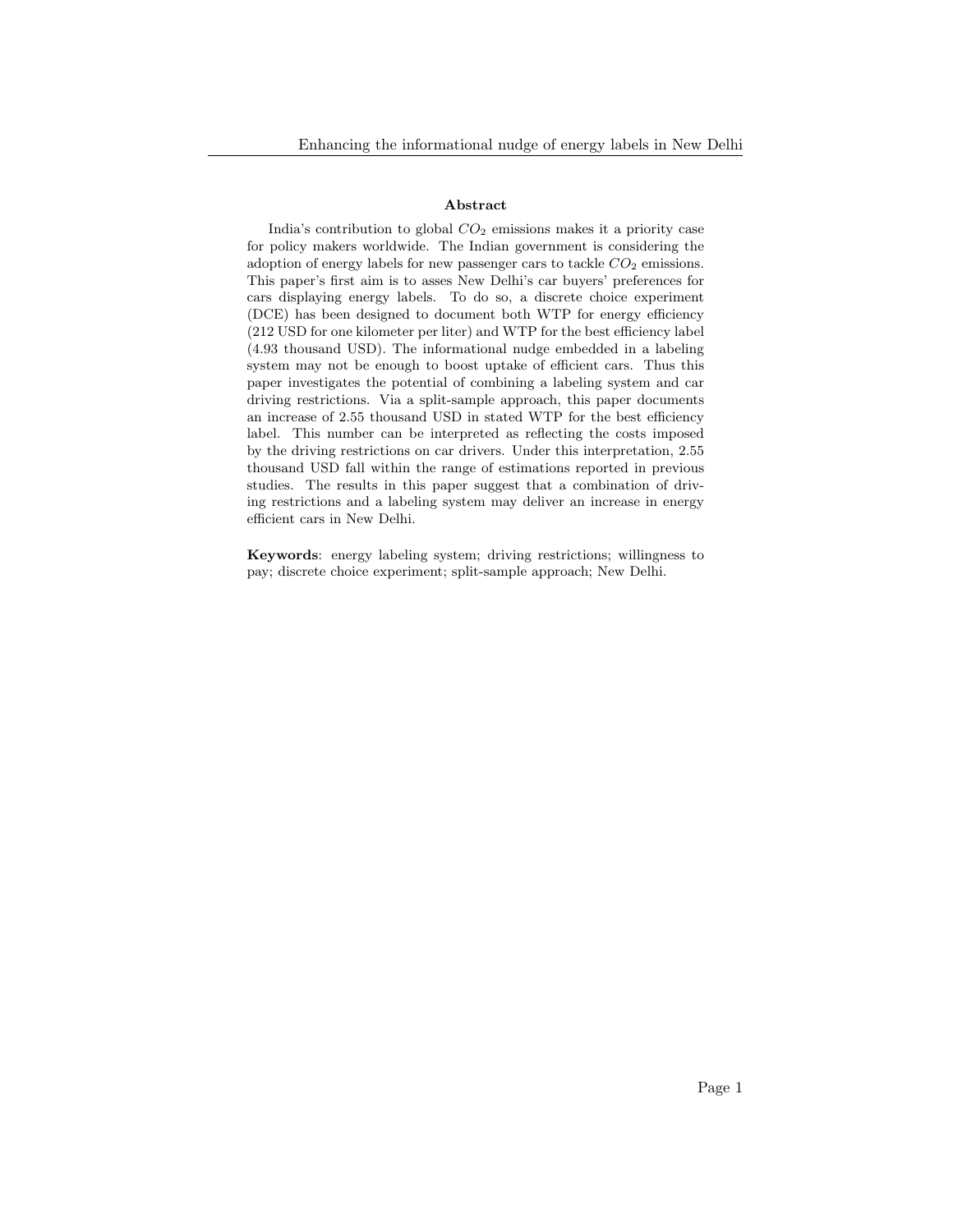## 1 Introduction

Growing concerns about climate change have led countries worldwide to adopt policies aiming to decrease  $CO<sub>2</sub>$  emissions from human activities. In this context, India's relative contribution to  $CO<sub>2</sub>$  emissions makes it a priority case for national and international policy makers. In 2018, India accounted for 25% of the total increase in global  $CO<sub>2</sub>$  emissions which represented a  $7\%$  increase with respect to 2017 [\(BP, 2019\)](#page-19-0).

In particular, the global transportation sector has been identified as an important generator of  $CO<sub>2</sub>$  emissions. In the European Union (EU), 250 million passenger cars contribute to 14% of the final energy use and to 12% of the fuel-related  $CO<sub>2</sub>$  emissions [\(Haq & Weiss, 2016\)](#page-21-0). In India, the transportation sector's contribution to total air pollution has been reported as high as 72% [\(Goyal et al., 2006\)](#page-20-0).

In megacities of emerging economies, the negative effects from air pollution on human health adds to the relevance of combating  $CO<sub>2</sub>$  emissions from the transportation sector. India becomes a priority case under this category as well because it contains six out of the ten most polluted cities in the world [\(IQ-Air,](#page-21-1) [2019\)](#page-21-1). In particular, New Delhi has recently experienced air pollution levels surpassing up to 30 times the level that the World Health Organization (WHO) considers safe [\(Schultz et al., 2017;](#page-22-0) [Irfan, 2019\)](#page-21-2) which has taken its toll on life expectancy —around 10 years or 7 years would be gained if  $PM_{2.5}$  levels reached WHO standards or national standards, respectively [\(Saraswat & Bansal, 2020\)](#page-22-1).

India is currently considering the introduction of a mandatory labeling system as part of a wider effort to decrease emissions from the transportation sector [\(Global Fuel Economy Initiative, 2020\)](#page-20-1). This system would provide information about relative energy efficiency to consumers by classifying new passenger cars into five categories. The categories would be represented by stars —with one star reflecting the worst energy efficiency category and five stars reflecting the best energy efficiency category. A car displaying an energy label would provide private benefits to consumers in the form of fuel cost savings and public benefits in the form of reduced  $CO<sub>2</sub>$  emissions per kilometer driven.

In this context, this paper's first aim is to asses New Delhi's car buyers' stated preferences for passenger cars displaying energy efficiency labels. By means of a discrete choice experiment (DCE), respondents are presented to choice tasks that describe three labeled alternatives —a *high star* car (best efficiency label), a moderate star car (second best efficiency label), and a status quo alternative. The alternatives have been described in terms of five attributes: mileage, engine displacement, transmission, price, and social network. All but social network are standard attributes of a car. Following [Rasouli & Timmermans](#page-22-2) [\(2016\)](#page-22-2), we test for the possibility of a peer-pressure social —the attribute is phrased as the percentage of people in the respondent's social network that drive the car described in the choice task.

Our DCE is designed to disentangle preferences for an energy efficiency label in itself and preferences for mileage —it contains choice tasks in which cars with different efficiency labels have identical mileage, resembling a discontinuity. This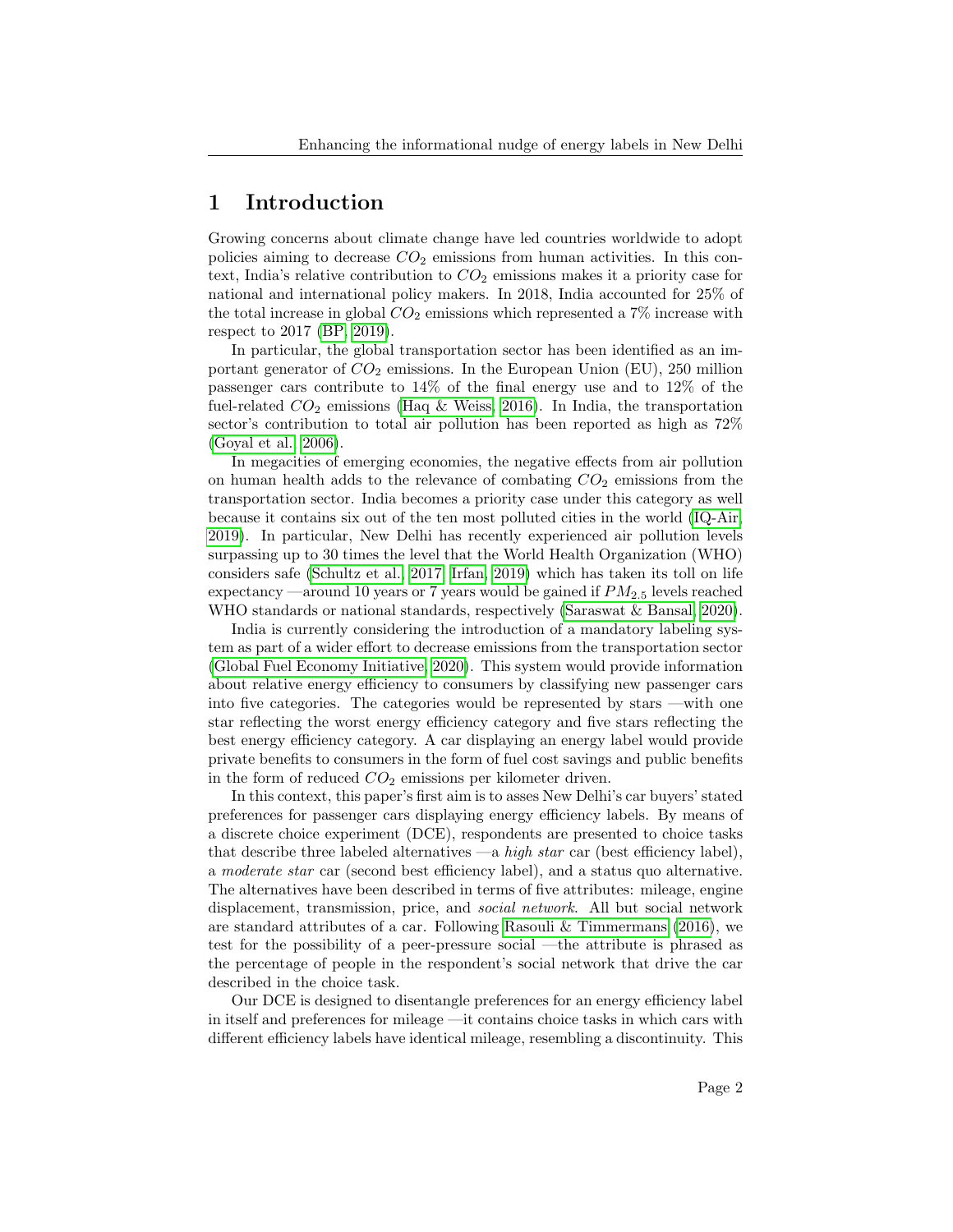design is motivated by previous studies documenting that the price paid for a car displaying an energy label goes above and beyond the fuel costs savings derived from the increase in fuel efficiency. For the Swiss case, for instance, [Alberini et al.](#page-19-1) [\(2016\)](#page-19-1) analyze revealed preferences data and reports that the value of the energy efficiency label falls within  $6\%$  to  $11\%$  of a car's price.

Based on our DCE, this paper documents that car drivers in New Delhi value a gain in efficiency of one kilometer per liter in around 212 US dollars an amount close to the 280 US dollars in fuel cost savings over a 10-year period which is the average lifetime of a car in New Delhi. In addition, and consistently with results reported by [Alberini et al.](#page-19-1) [\(2016\)](#page-19-1), car drivers are willing to pay a premium for the best and the second best energy labels of, respectively, 25% and 19% of a car's price.

A second aim of this paper arises from the consideration that the informational nudge embedded in an energy label may not be by itself enough to translate stated preferences into actual uptake of efficient cars. When it comes to appliances, energy labels have been documented as successful in nudging consumers in developed countries [\(Haq & Weiss, 2016\)](#page-21-0). However, evidence is less promising for the case of car labels and suggests that an energy label does not stand by itself. For instance, in a survey of ten EU countries, 45% of respondents were not familiar with car labels and 40% felt that the label was not easily recognizable [\(Haq & Weiss, 2016\)](#page-21-0). Focusing on Main, USA, [Noblet et al.](#page-21-3) [\(2006\)](#page-21-3) strongly recommend educational campaigns if policy makers expect energy labels to be effective. In France, a car labeling system seem to have had an impact on its own as an informational device but a significant impact can only be attached when the labels were combined with fiscal incentives (see [European](#page-20-2) [Commission, 2016\)](#page-20-2).

Thus a policy of energy labeling in India may need to be accompanied by an additional instrument. Policy makers in developed economies have strengthened the informational nudge of a labeling system with fiscal instruments —usually taking the form of subsidies or tax breaks [\(Galarraga et al., 2020\)](#page-20-3). However, resource constrained governments in emerging economies may find difficult to mobilize fiscal resources. In particular, the government of India has not consid-ered fiscal instruments to boost the uptake of efficient cars.<sup>[1](#page-4-0)</sup> Thus we explore the potential of a regulation that imposes restrictions on the days a car can be driven. This type of regulation was implemented in New Delhi in January and April 2016, and again in November 2019. During these periods, cars could circulate depending on the number of their license plate. Cars with even numbers were allowed to circulate only on even dates, and similarly the cars with odd number license plate on odd dates.[2](#page-4-1) This type of regulation is not uncommon among emerging economies –e.g. driving restrictions have been enforced in Mexico City since early 1990s via a program called Hoy No Circula.

<span id="page-4-0"></span><sup>&</sup>lt;sup>1</sup>Since 2014, India has implemented subsidies to electric vehicles [\(Bhattacharya, 2014\)](#page-19-2). However, the scope and success of this policy remains limited because, among other reasons, charging infrastructure is yet to be available in India

<span id="page-4-1"></span><sup>&</sup>lt;sup>2</sup>Arguably, this regulation contributed to the decrease of  $PM_{2.5}$  from 316  $\mu g/m^3$  to 223  $\mu g/m^3$  during the second week of January 2016 [\(Centre for Science and Environment, 2016\)](#page-20-4)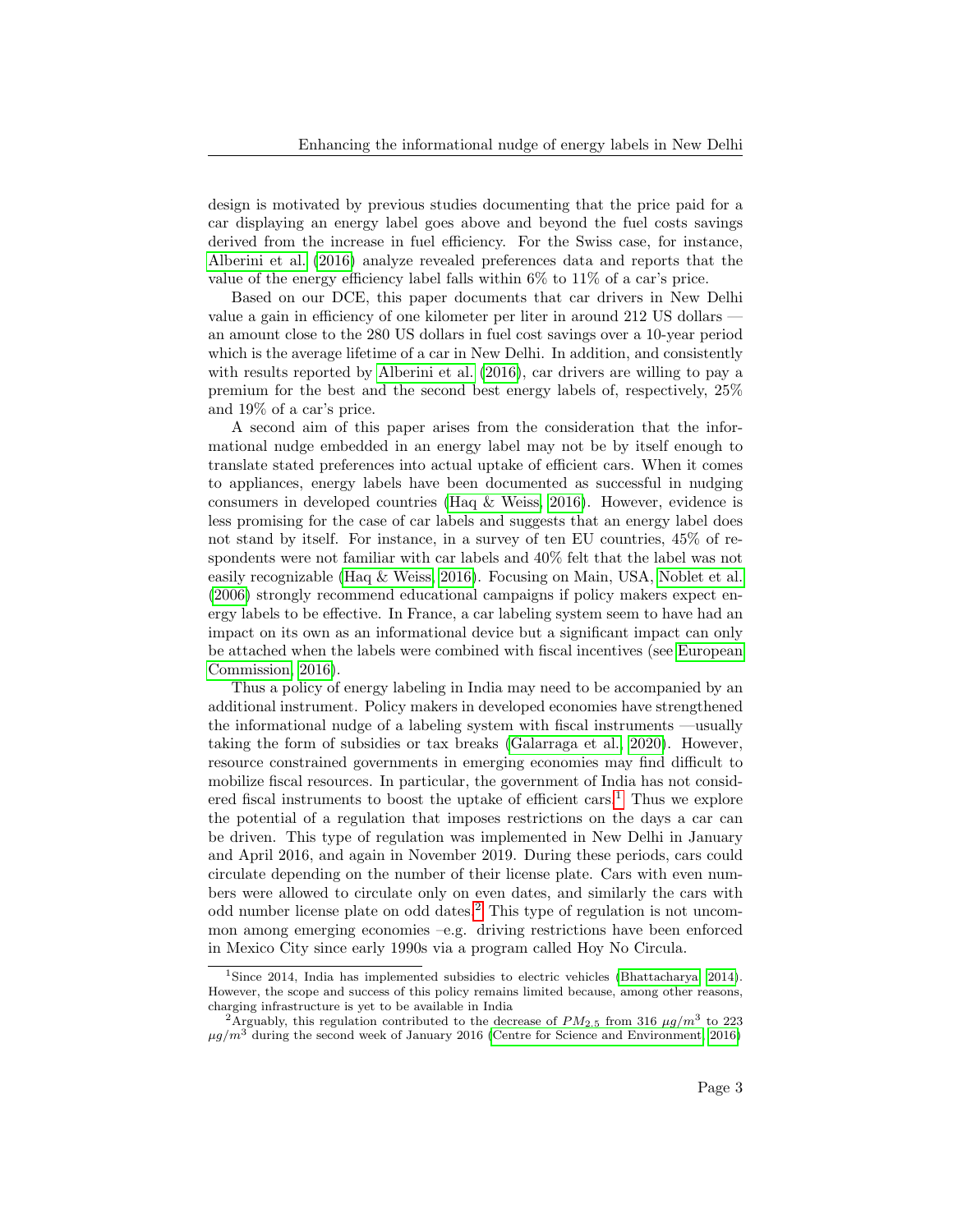Since New Delhi residents are familiar with restrictions on the day they can drive, we incorporate a driving restriction scenario in our DCE as an instrument accompanying the labeling system. Thus the second aim of this paper is to assess whether car driving restrictions tied to a labeling system can be expected to boost the purchase of fuel efficient cars in New Delhi. We test for this possibility by implementing a novel approach. Before the DCE was presented to respondents, half of our sample was randomly assigned to a driving restriction scenario according to which they were told that the government is considering the implementation of restrictions on the number of days a car can be driven weekly unless the car displays the label reflecting the best fuel efficiency performance. Effectively, the phrasing of our scenario provides an incentive to buy an efficient car in the form of an exemption from driving restrictions.

Results from this split-sample approach support the claim that driving restrictions tied to a labeling system seem a promising policy to increase the uptake of fuel efficient cars in New Delhi. The split-sample approach yields an increase in respondents' stated Willingness to Pay (WTP) for the best efficiency label —from 4.93 thousand US dollars to 7.48 thousand US dollars. To put these numbers in context and judge their magnitude, it is convenient to interpret them as regulatory costs —i.e., the extra 2.55 thousand US dollars represent the amount that respondents are willing to pay for an energy label that would exempt them from the driving restrictions. Under this interpretation, our 2.55 thousand US dollars come close to the 2.96 thousand US dollars in regulatory costs generated by the Mexican Hoy No Circula —this number results from the WTP estimates obtained via a contingent valuation implemented by [Blackman et al.](#page-19-3) [\(2018\)](#page-19-3) in Mexico City.

Importantly for the internal validity of this exercise, the WTP for other attributes in our DCE is not impacted by the split-sample strategy —which we consider evidence supporting the claim that respondents understood the driving restriction scenario and reacted accordingly in the stated preference space. Additionally, we simulate market share curves for cars with best efficiency label and cars with second best label under two scenarios–with driving restrictions and without driving restrictions. These curves show a shift in the market share for cars with best efficiency label under the driving restriction scenario and no change in market shares for cars with second best efficiency label under the two scenarios providing further evidence of internal validity.

This paper contributes to the stated preferences and energy policy literatures in four ways. First, to the best of our knowledge, no previous study has designed a DCE that disentangles preferences for energy efficiency and preferences for an energy label —and only a few revealed preferences studies have separated such preferences (see [Alberini et al., 2016,](#page-19-1) [2019\)](#page-19-4). Second, by interpreting results from the split-sample approach as the WTP to avoid driving restrictions, this paper belongs to the nascent stated preferences literature estimating regulatory costs from policies tackling car usage (see [Blackman et al., 2018;](#page-19-3) [Blackman & Qin,](#page-19-5) [2018\)](#page-19-5). Third, we are able to simulate market share curves for cars with specific attributes under different policy scenarios. Fourth, this study is among the first ones implementing DCEs to explore preferences for energy labels in India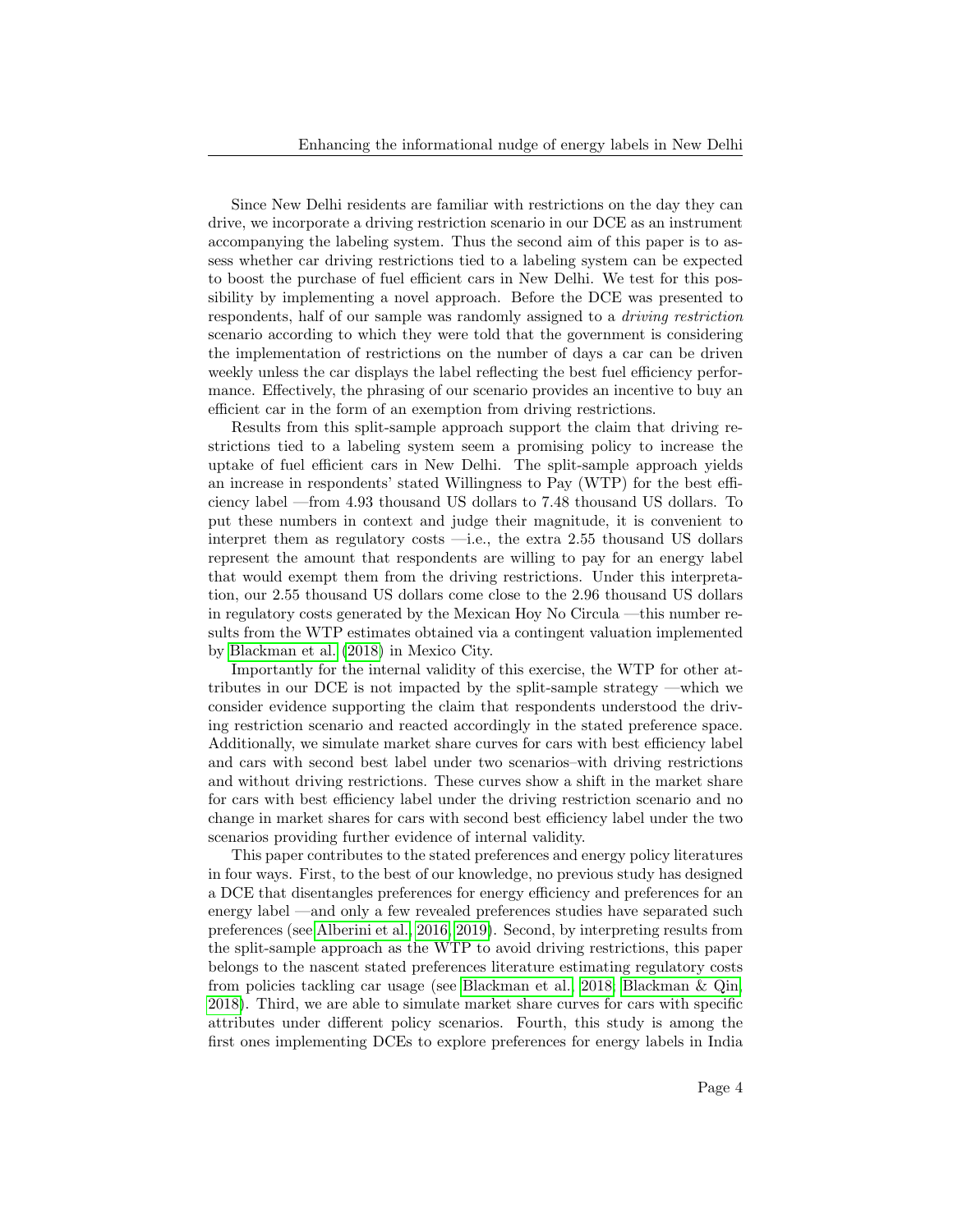—to the best of our knowledge, the only previous study focuses on preferences of consumers in Mumbai for energy labels in air conditioners and refrigerators [\(Jain et al., 2018\)](#page-21-4).

## 2 Previous studies

Under the assumption that some consumers may lack information or may hold incorrect beliefs about the fuel costs implicit in the purchasing of a car, the purpose of fuel efficiency labels is to provide information that helps these consumers in their purchasing decisions.

This paper's first aim is to investigate whether New Delhi's car drivers would attach value to such an informational device and whether this value can be thought as a premium on top of the fuel efficiency value derived from fuel cost savings. To the best of our knowledge, the disentangling of such values has been explored by only a few revealed preference studies and by none stated preferences study.[3](#page-6-0)

[Alberini et al.](#page-19-1) [\(2016\)](#page-19-1) study a labeling system introduced in Switzerland in 2003. This system assigns to new passenger cars one of seven labels based on CO2 emissions —from A (best) to G (worst). Given data on all cars approved for sale in Switzerland from 2000 to 2011, they estimate hedonic regressions and results suggest the presence of a fuel-economy premium. However, due to the collinearity between the label and actual fuel efficiency, hedonic regressions are not able to yield insights on whether the fuel-economy premium is partially due to the fuel economy label. To circumvent this issue, they turn to a sharp regression discontinuity design based on the mechanism used by the government to assign cars to the fuel economy label. This strategy yields an effect from the best efficiency label that falls in the range of 6% to 11% of a car's price. Matching estimators yield an average effect of 5%.

[Alberini et al.](#page-19-4) [\(2019\)](#page-19-4) put together a dataset documenting the characteristics, prices, and monthly sales of conventional diesel and gasoline, plus hybrids, plugin hybrids and pure-electric passenger cars from January 2011 to September 2017 in eight European countries that account for more than 80% of all new car sales in the European Union. By means of hedonic regressions, they document that car drivers assign value to fuel efficiency of hybrid and battery-electric vehicles. They implement a matching strategy at the strata level to document the presence of a battery premium. For regular hybrids, this premium is 2,000 Euros or less. The premium is large for plug-in hybrids (10,000 Euros) and BEVs (12,000 Euros), and is not explained away by the additional weight and

<span id="page-6-0"></span><sup>&</sup>lt;sup>3</sup>This is not to say that DCE have not explored the WTP for fuel efficiency or for fuel efficiency labels. The distinction we make is that previous DCE have not aimed to separating preferences for efficiency labels and for fuel efficiency itself. Previous DCE studies focusing on WTP for fuel efficiency include [Achtnicht](#page-19-6) [\(2012\)](#page-19-6); [Leard](#page-21-5) [\(2018\)](#page-21-5). Previous DCE studies focusing on WTP for fuel efficiency labels or information include [Daziano et al.](#page-20-5) [\(2017\)](#page-20-5); [Ziegler](#page-22-3) [\(2012\)](#page-22-3). However, ours is the first DCE to explore WTP for fuel efficiency or fuel efficiency labels in India.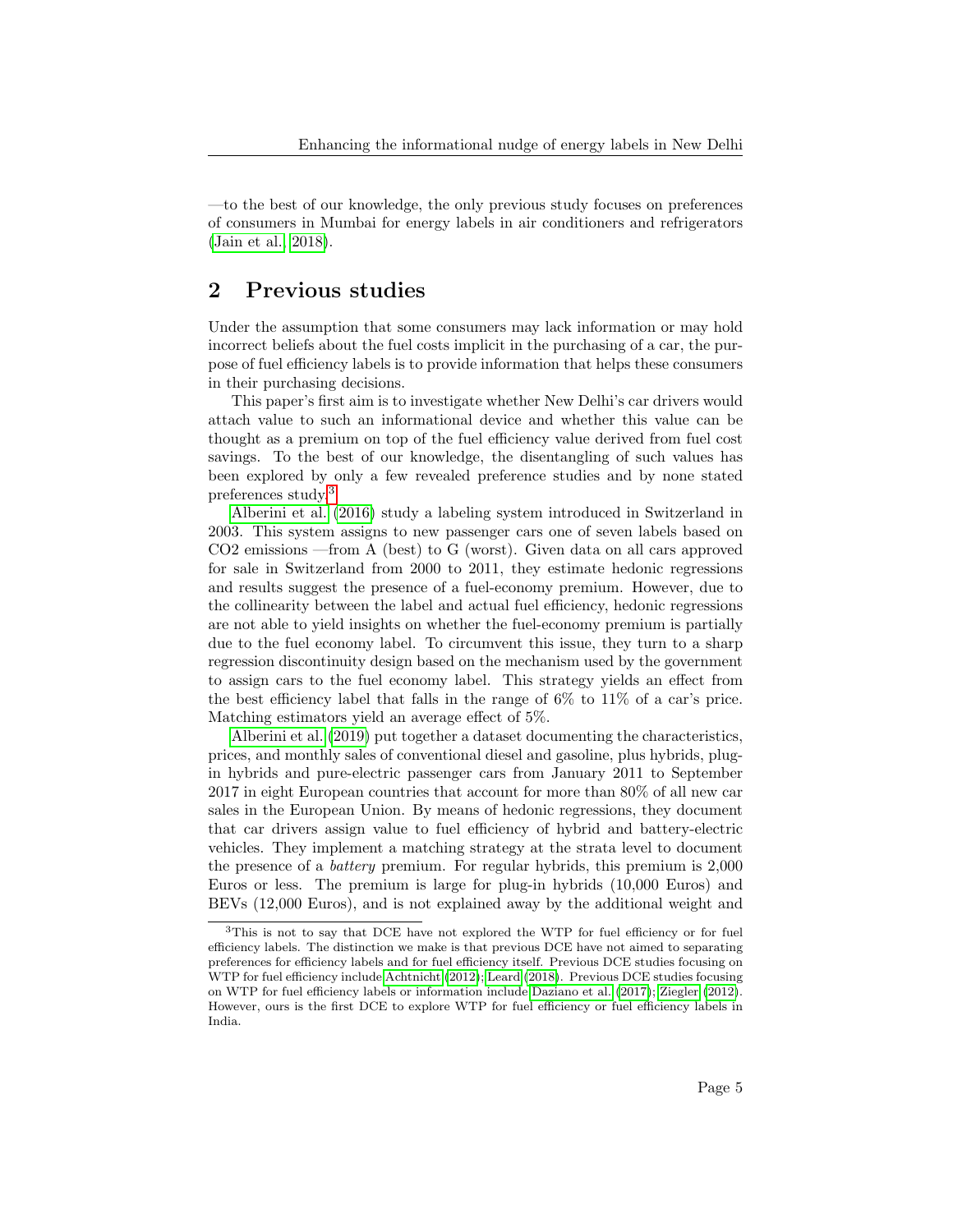size typical of these cars (due in part to the battery), or the fact that many plug-ins are sports utility vehicles.

This paper's second aim is to investigate whether the impact of the labeling policy on the demand for fuel efficient cars is enhanced when combined with driving restrictions. In pursuing this aim, this paper contributes to a nascent stated preferences literature documenting regulatory costs derived from driving restrictions. This paper implements a split-sample approach in which half of the respondents are presented to a driving restrictions scenario, and calculates the extra WTP for the best efficiency label with respect to the case in which respondents are not presented to a driving restrictions scenario. This extra WTP can be interpreted as the amount of money car drivers are willing to pay to avoid being subject to driving restrictions —i.e. an estimate of regulatory costs.

To the best of our knowledge, [Blackman et al.](#page-19-3) [\(2018\)](#page-19-3) and [Blackman & Qin](#page-19-5) [\(2018\)](#page-19-5) are the two previous studies documenting regulatory costs from driving restrictions via stated preferences methods. [Blackman et al.](#page-19-3) [\(2018\)](#page-19-3) highlight that little is known about the cost of environmental regulations that target households. Partly, this is due to methodological and data challenges which is a reason to turn to stated preferences methods. They use a contingent valuation protocol to measure the regulatory costs of Mexico City's Hoy No Circula which prohibits vehicles from being driven one day each week. Their protocol asks respondents to report their WTP for a label to avoid the driving restrictions. They find substantial regulatory costs: up to 130 USD per vehicle per year, which represents  $1\% - 2\%$  of drivers' annual income and implies total costs of 617 USD million per year. Implementing a very similar protocol in Beijing, China, [Blackman & Qin](#page-19-5)  $(2018)$  regulatory costs falling within 53 USD to 107 USD per driver per year, which represents  $0.5\%$  to  $1\%$  percent of annual income, and 245 million USD to 493 million USD per year for all drivers.

## 3 Context

Energy consumption in India is on the rise. From 2013 to 2017, India's energy consumption has increased at an average rate of 5.3%. India's share in global energy consumption reached 5.6% in 2017 [\(BP, 2018\)](#page-19-7). The Energy Information Administration (EIA) has projected that India and China together will account for around half of the global energy demand growth by 2040. This trend is a matter of concern as energy consumption adversely affects environment and increases green house gas (GHG) emissions —which are also on the rise in India, with an increase of 4.6% with respect to 2016 [\(Olivier et al., 2017\)](#page-21-6).

New Delhi, the national capital of India and one of the 46 megacities in the world, is a major generator of carbon emissions in the country — with emissions of 37.91 million tones of  $CO<sub>2</sub>$  equivalent in 2014 [\(Sharma & Dikshit, 2016\)](#page-22-4). In recent years, New Delhi has become an illustration of the dilemma that air pollution imposes on megacities. Every November since 2017, with alarmingly regular occurrence, air pollution has surpassed up to 30 times the level that the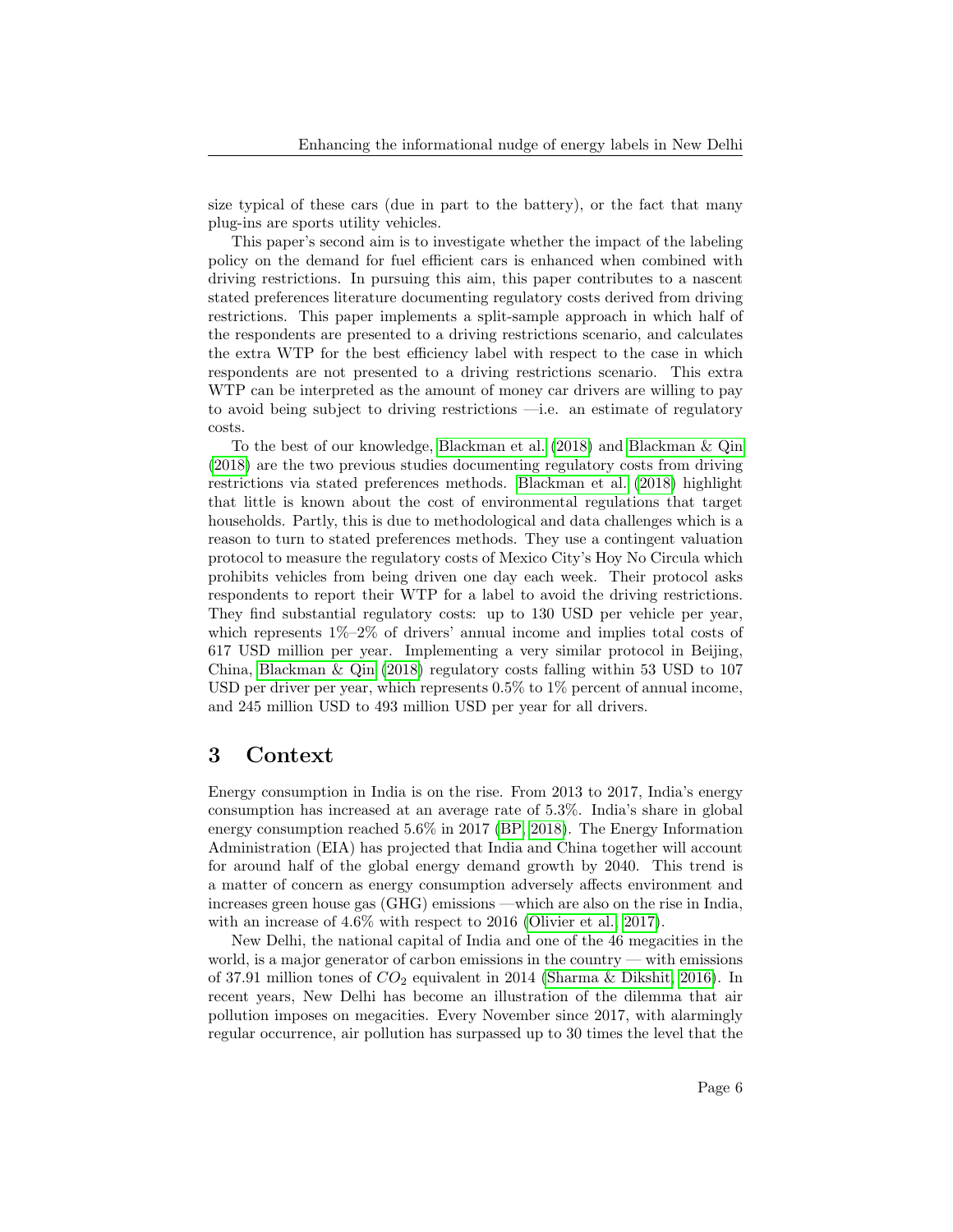World Health Organization (WHO) considers safe [\(Schultz et al., 2017;](#page-22-0) [Irfan,](#page-21-2) [2019\)](#page-21-2). During these episodes,  $PM_{2.5}$  has climbed to more than 700  $\mu g/m^3$ which is hazardous to breath.

While several factors are to blame,<sup>[4](#page-8-0)</sup> emissions from vehicles are at the core of the issue. Around 72% of these emissions are due to the transportation sector [Goyal et al.](#page-20-0) [\(2006\)](#page-20-0). A recent increase in vehicle ownership in New Delhi has contributed to these emissions —in 2018, there were more than 10 million vehicles in New Delhi which represented a 5.81% growth from the previous year [\(Economic Survey of Delhi, 2019\)](#page-20-6). To put some context, the total number of registered vehicles in 2016 was larger than the combined number of registered vehicles in Chennai and Mumbai (7.7 Million) [\(Government of India, 2018\)](#page-20-7).

India has implemented policies aiming at reducing emissions from the transportation sector. In a landmark move, the Supreme Court of India issued orders that the entire public transport system in Delhi be switched from diesel to Compressed Natural Gas by 2001 [\(Goyal & Sidhartha, 2003\)](#page-20-8). In 2015, the National Green Tribunal banned diesel vehicles older than 10 years from circulating in New Delhi [\(Goel & Pant, 2016\)](#page-20-9). In 2015, the Ministry of Power issued average fuel consumption standards based on kilometers per litre (kmpl) for the passenger cars [\(Bureau of Energy Efficiency, 2020\)](#page-19-8). These norms will be binding for car manufacturers in two phases —2016-2017 and 2022-2023. The goal is to improve fuel efficiency (mileage) by 10% in the first phase and by 30% in the second phase. With the implementation of these new fuel efficiency norms,  $CO<sub>2</sub>$ emissions are projected to go from 142 gram per km in 2010-11 to 113 gram per km in 2022 [\(Bureau of Energy Efficiency, 2020\)](#page-19-8).

In this context, the Bureau of Energy Efficiency plans to introduce a labeling system that would provide information by rating all the new cars in terms of fuel efficiency [\(Global Fuel Economy Initiative, 2020\)](#page-20-1). This label system would classify cars among five categories. The categories would be represented by stars —with one star reflecting the worst fuel efficiency category and five stars reflecting the best fuel efficiency category. The display of an efficiency label is expected to provide private benefits to consumers in the form of fuel cost savings and public benefits in the form of reduced GHG emissions per kilometer driven.

## 4 Theoretical and empirical approach

The Random Utility Model (RUM) provides theoretical support to the empirical analysis of discrete choice experiments (see [Train, 2009\)](#page-22-5). The departure point of the RUM is that, when faced to J mutually exclusive alternatives, individual  $i$  chooses the alternative that provides him/her with the highest utility. An individual's indirect utility from each alternative is denoted as  $U_{ij}$  for  $i = 1, 2, ..., I$  and  $j = 1, 2, ..., J$ . The individual is assumed to know his/her own

<span id="page-8-0"></span><sup>4</sup>Air pollution in New Delhi results from a combination of emissions from vehicles, industrial pollution, coal combustion, biomass combustion, road dust, waste burning/incineration, brick kilns, and oil combustion [\(Goel & Pant, 2016\)](#page-20-9). In recent years, crop burning has been associated with the highest episodes of air pollution [\(Irfan, 2019\)](#page-21-2).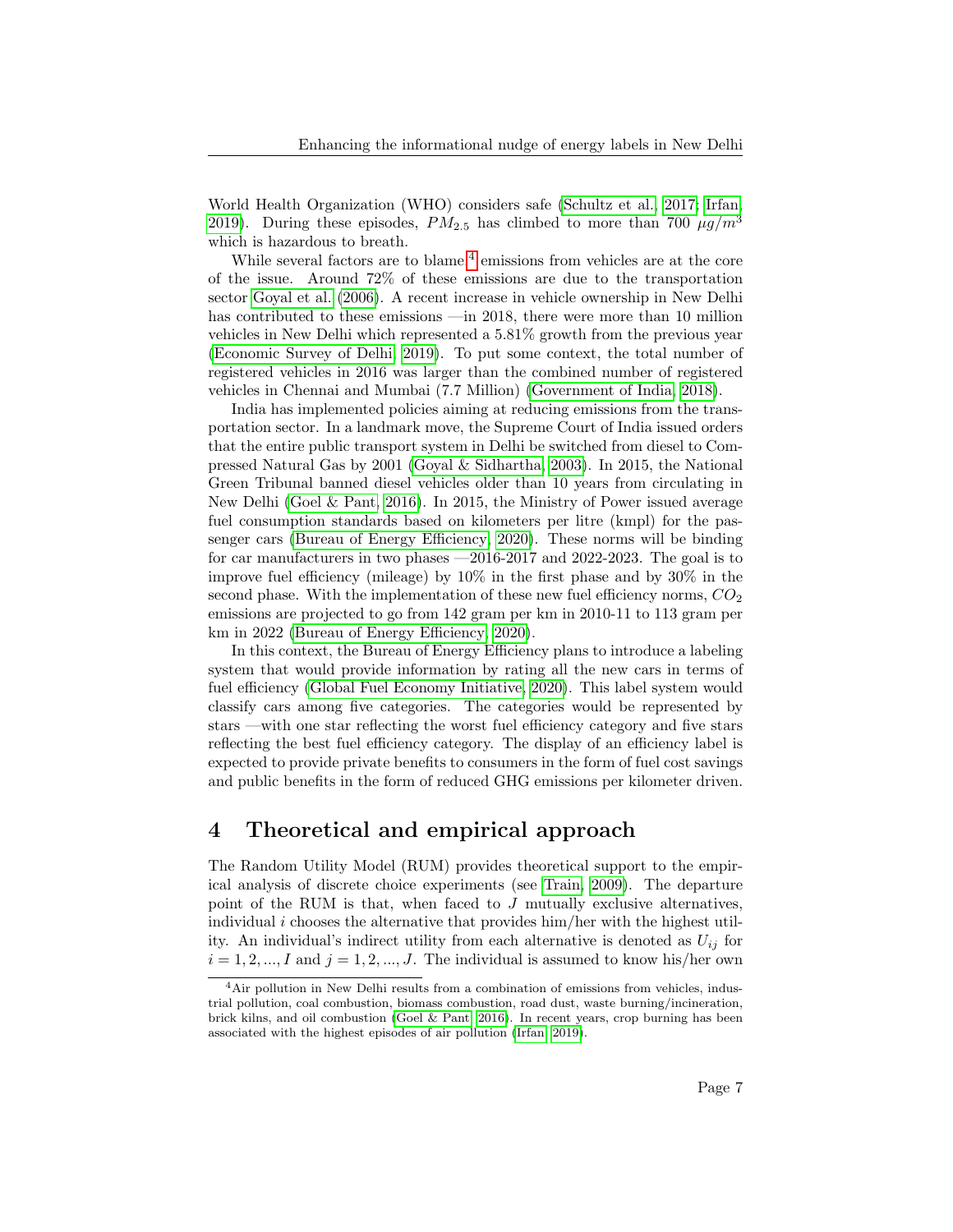utility function with certainty. The researcher, however, cannot fully observe each  $U_{ij}$ . Thus, from the researcher's point of view and once a linear indirect utility function is assumed,  $U_{ij}$  can be expressed as

<span id="page-9-0"></span>
$$
U_{ij} = V_{ij} + \epsilon_{ij} = \beta' x_{ij} + \epsilon_{ij}
$$
\n(1)

where  $V_{ij}$  is the component observed by the researcher;  $x_{ij}$  is a  $(M + 1)X1$ column vector denoting  $M$  alternative-specific attributes and the alternativespecific intercept;  $\beta$  is a  $(M+1)X1$  column vector representing the alternativespecific intercept, and the preferences for the alternative-specific attributes; and  $\epsilon_{ij}$  represents the purely random heterogeneity that the researcher is unable to observe.

If an individual chooses the alternative associated to the highest utility, then the individual *i* chooses  $U_i^{max}$ , where

<span id="page-9-1"></span>
$$
U_i^{max} = max\{U_{i1}, U_{i2}, \dots, U_{iJ}\}
$$
 (2)

The willingness to pay (WTP) for the alternative associated to the highest utility is expressed as the monetary value of the utility derived from  $U_i^{max}$ , i.e.,

$$
WTP_i = \frac{U_i^{max}}{\beta_p} \tag{3}
$$

where  $WTP_i$  is individual i's WTP; and  $\beta_p$  is the price preference parameter. Under the assumption that indirect utility is linear in attributes, including income,  $\beta_p$  is the negative of the marginal utility from income.

Under the assumptions embedded in equation [\(1\)](#page-9-0), a researcher cannot observe  $U_i^{max}$  as defined in equation [\(2\)](#page-9-1). A researcher can only make statements in terms of expected utilities which are calculated over the error term  $\epsilon_{ij}$ , i.e.

$$
E(U_i^{max}) = E_{\epsilon}[max\{V_{i1}, V_{i2}, \dots, V_{iJ}\}]
$$
\n(4)

Under the assumption that  $\epsilon_{ij}$  follow a type I extreme value distribution, the expected maximum utility can be calculated through the logsum formula, $5$ i.e.

<span id="page-9-3"></span>
$$
E(U_i^{max}) = ln \sum_{j=1}^{J} exp(V_{ij})
$$

Accordingly, statements involving welfare measures are made in expected terms. For a before  $(b)$  and an after  $(a)$  situations —where after implies a change in the available alternatives—, the expected value of the compensation

<span id="page-9-2"></span><sup>5</sup>Pioneer derivations of the logsum formula were independently developed by [Ben-Akiva](#page-19-9) [\(1973\)](#page-19-9) and [McFadden](#page-21-7) [\(1973\)](#page-21-7).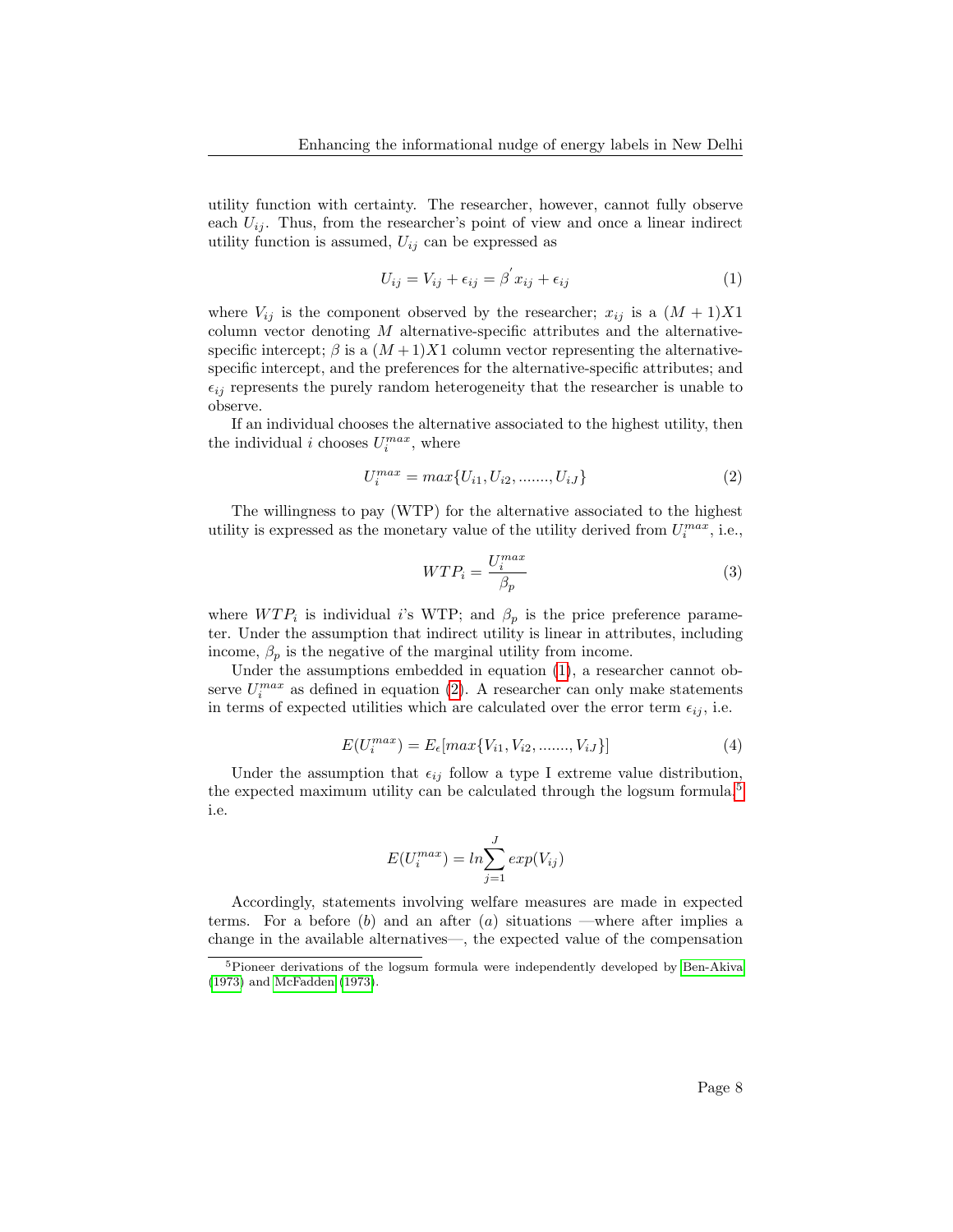variation  $(CV)$  due to the change in individual i's utility is expressed as

$$
E_{\epsilon}(CV_i) = \frac{1}{-\beta_p} (E_{\epsilon}(U_i^{max,a}) - E_{\epsilon}(U_i^{max,b}))
$$
  
= 
$$
\frac{1}{-\beta_p} (ln \sum_{j=1}^{J} exp(V_{ij}^a) - ln \sum_{j=1}^{J} exp(V_{ij}^b))
$$
 (5)

The marginal willingness to pay (MWTP) can be derive from equation [\(5\)](#page-9-3) as follows. Assume attribute  $q$  changes in a non-marginal fashion across all alternatives -i.e.  $q^a = q^b + \Delta q$  is the level of q after  $\Delta q$  has been added to  $q^b$ . Introduce the change in  $q$  in equation  $(5)$  and, because such a change occurs across all alternatives, factor it <sup>[6](#page-10-0)</sup>. The expected CV can be expressed as follows

<span id="page-10-1"></span>
$$
E_{\epsilon}(CV_i[\Delta q]) = -\Delta q \frac{\beta_q}{\beta_p} \tag{6}
$$

where  $\beta_q$  is the marginal utility from q.

Equation [\(6\)](#page-10-1) reduces to the WTP for a marginal change across alternatives when  $\Delta q = 1$  —i.e. when the change in q is marginal, and

<span id="page-10-2"></span>
$$
E_{\epsilon}(MWTP_i) = -\frac{\beta_q}{\beta_p} \tag{7}
$$

Equation [\(7\)](#page-10-2) can be interpreted as the ratio of the marginal utility from the attribute that changes and the negative of the marginal utility from income.

Empirical estimations of the parameters required in the calculation of the expected MWTP (i.e.  $\hat{\beta}_q$  and  $\hat{\beta}_p$ ) can be obtained via a conditional logit econometric specification. The departure point of this empirical model is the same as to establish the theoretical expectations of the welfare measures under discrete choice modelling  $\rightarrow$ i.e.  $\epsilon_{ij}$  is distributed according to a type I extreme value distribution. Under this assumption, the probability that individual  $i$  chooses alternative  $i$  is expressed as follows

<span id="page-10-3"></span>
$$
P_{ij} = Pr[V_{ij} + \epsilon_{ij} > V_{ik} + \epsilon_{ik} \forall k \neq j]
$$
  
\n
$$
= Pr[\epsilon_{ij} > V_{ik} - V_{ij} + \epsilon_{ik} \forall k \neq j]
$$
  
\n
$$
= \frac{e^{V_{ij}}}{\sum_{k \in J} e^{V_{ik}}} = \frac{e^{\beta' x_{ij}}}{\sum_{k \in J} e^{\beta' x_{ik}}}
$$
 (8)

A conditional logit (CL) specification faces two limitations to model empirical discrete choice data [\(Train, 2009\)](#page-22-5). First, a CL can represent systematic variation (i.e. taste variation that is related to observed characteristics) but not random taste variation (i.e. differences in tastes that cannot be linked to observed characteristics). Second, the estimation of the CL probabilities implies

<span id="page-10-0"></span> $6$ Further details can be found in [Haab & McConnell](#page-21-8) [\(2002\)](#page-21-8).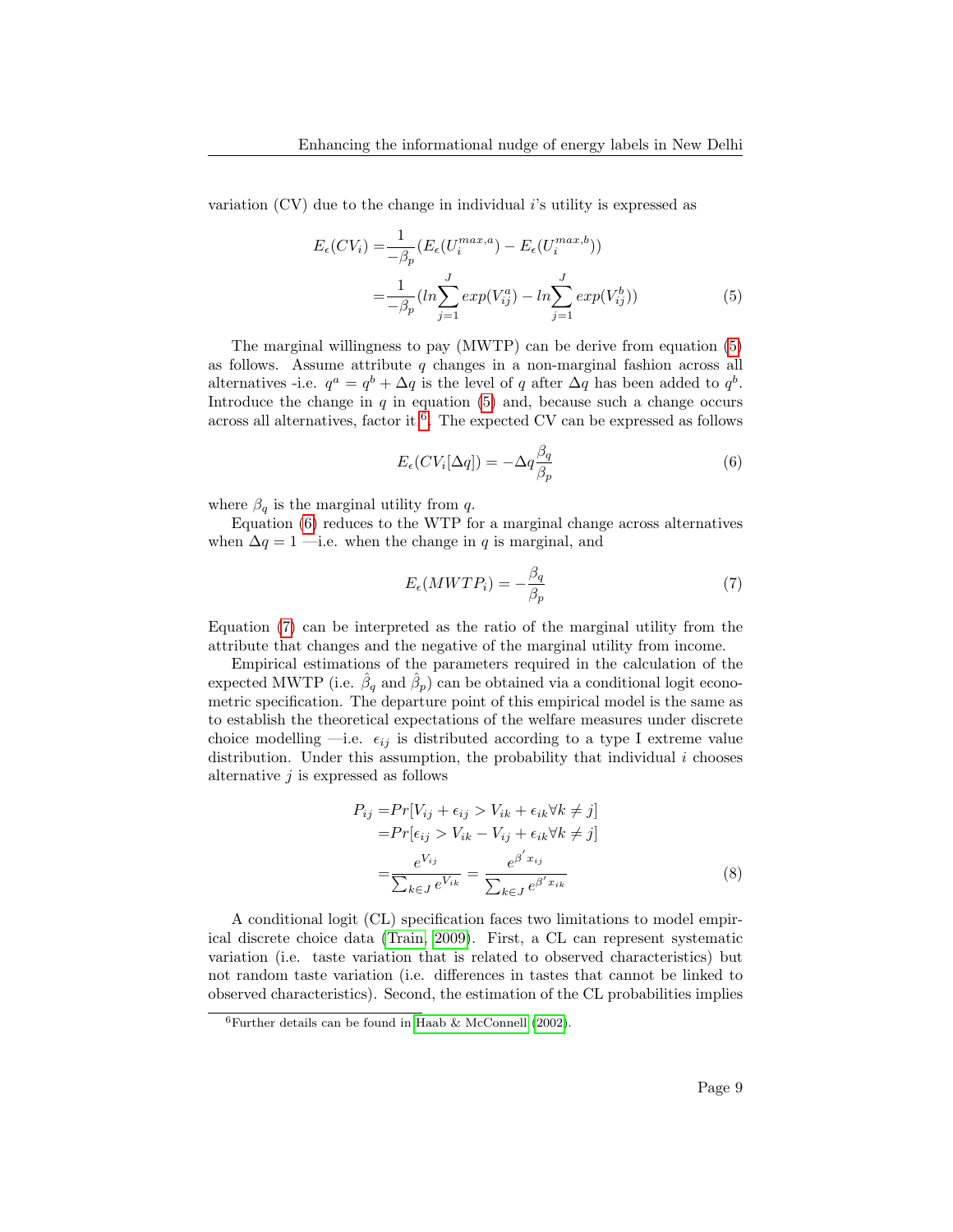proportional substitution across alternatives —more flexible, more realistic patterns cannot be fitted with a CL model. [7](#page-11-0)

The random parameters logit (RPL) results from adapting the CL model to incorporate non-systematic heterogeneity in preferences and discard the proportional substitution across alternatives. The RPL turns out to be a highly flexible model that can approximate any random utility model [\(McFadden &](#page-21-9) [Train, 2000\)](#page-21-9).

The RPL probabilities are the integrals of standard logit probabilities over a density of parameters. That is, keeping in mind equation [\(8\)](#page-10-3), a RPL is a model whose choice probabilities can be expressed in the following form

<span id="page-11-2"></span>
$$
P_{ij} = \int \frac{e^{\beta' x_{ij}}}{\sum_{k \in J} e^{\beta' x_{ik}}} f(\beta) d\beta \tag{9}
$$

where  $f(\beta)$  is a density function. The RPL probability is a weighted average of the logit formula evaluated at different values of  $\beta$ , with the weights given by the density  $f(\beta)$ . In statistical terms, the weighted average of several functions is called a mixed function. Consequently, a RPL is a mixture of the logit function evaluated at different  $\beta$ 's with  $f(\beta)$  as the mixing function.

## 5 Survey methods and Data

#### 5.1 Discrete choice experiment

Table [1](#page-23-0) lists the attributes of our discrete choice experiment (DCE) —mileage, engine displacement, transmission, social network, and price—, their levels, and the expected sign of the corresponding preference parameter. These attributes were identified via a series of focus groups, and a review of previous studies estimating the value of fuel efficiency —and they were piloted as well.

Mileage is expressed as kilometers per liter (kmpl). In a DCE presenting unlabeled alternatives, mileage itself is the natural candidate to provide information about fuel efficiency —and the WTP associated to it would capture the marginal benefits from a unit of efficiency. In contrast, our DCE has been designed to distinguish the WTP for mileage and the premium that drivers may assign to a fuel efficiency label.[8](#page-11-1)

In order to separately estimate the preferences for mileage and the preferences for a fuel efficiency label, a DCE needs to balance two features. On one hand, a realistic approach implies that mileage is completely collinear with the labels of the alternatives —i.e. the best label should always have better mileage. On the other hand, an ideal DCE would yield non-realistic scenarios that may seem pointless to attentive respondents  $-e.g.$  a car with the best efficiency label having worse mileage than a car with the second best efficiency label.

<span id="page-11-1"></span><span id="page-11-0"></span> ${}^{7}$ A third limitation is that a CL is not fitted to capture correlation over time [\(Train, 2009\)](#page-22-5). <sup>8</sup>The reasons for this extra WTP can be behavioral or not. In a companion paper, we

explore this point via latent class analysis.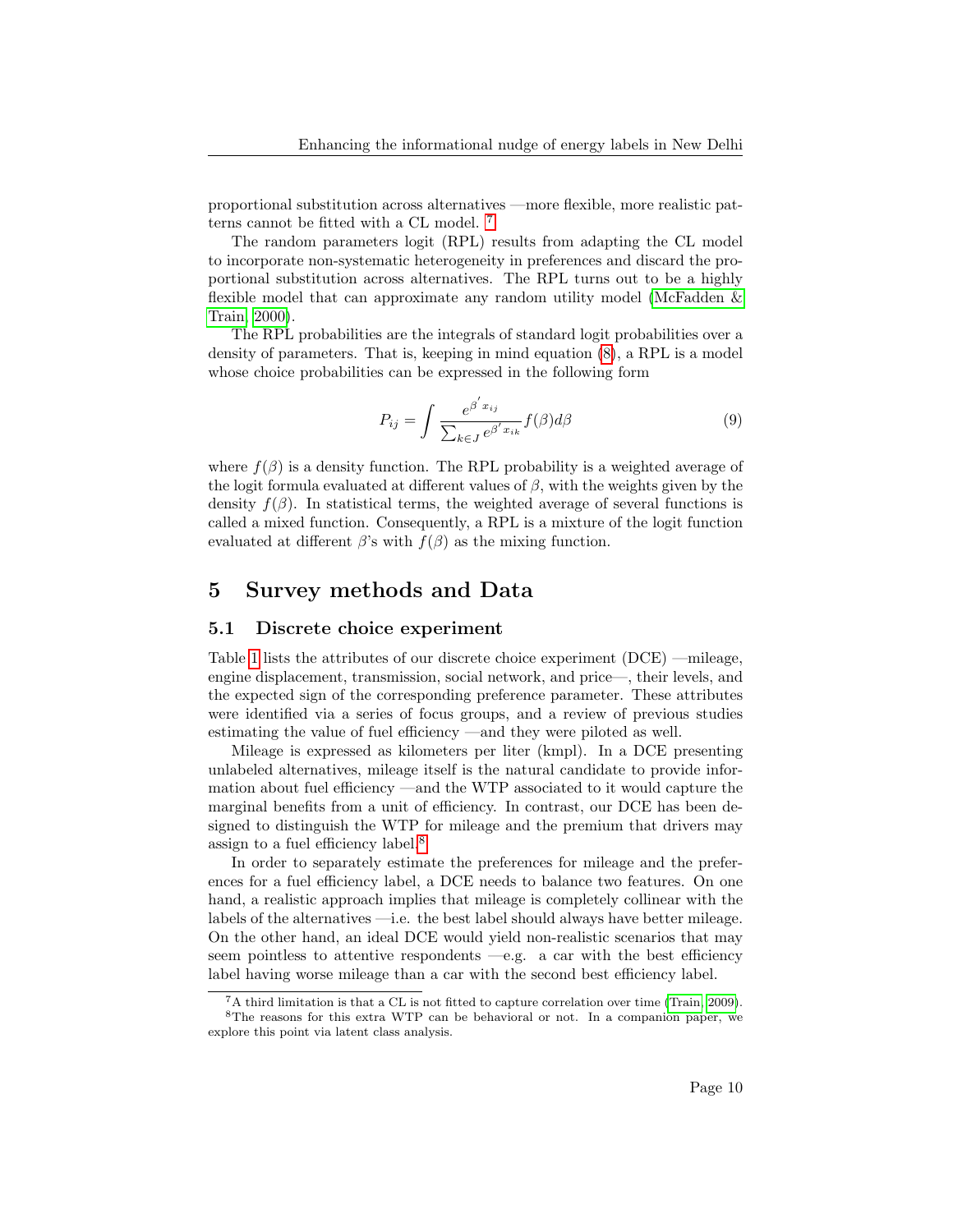A compromise between the two features, therefore, implies that alternatives in the DCE should be realistic at the same time that collinearity is only partial. Consequently, our DCE presents choice tasks in which cars with different efficiency labels have identical mileage. In particular, our DCE displays three alternatives that are labeled, respectively, as high star car (5 or 4 stars), moderate star car (3 stars), and unlabeled car (status quo alternative). Respondents are told that fuel efficiency of high star cars is better than moderate star cars' efficiency. However, when the choice tasks are designed, mileage is allowed to take values 20 kmpl and 24 kmpl for high star cars, and 16 kmpl and 20 kmpl for moderate star cars. That is, both categories of fuel efficiency intersect at 20 kmpl. In this way, we keep realism as much as possible without presenting completely collinear alternatives. Notice that another way to conceptualize this design is as resembling a discontinuity —i.e. as if one of two cars with identical mileage is barely (maybe mistakenly) classified within a different efficiency category.

The rest of attributes, with exception of social network, reflect standard characteristics of a car. Engine displacement measures the engine's power and is expressed as the size of the engine in cubic centimetres (cc). This attribute takes three possible values —upto 1000cc, 1000-1500cc and more than 1500cc. A cars' transmission can be automatic or manual. In automatic transmission, gears automatically change depending on car and engine speed. In contrast, in manual transmission, driver changes gears manually using clutch pedal as per the driving needs. The price attribute is described as percentage increases  $-10\%$ , 20%, 30%, 40% and 50%— with respect to a reference price. At the beginning of our survey, respondents were asked to provide the price at which they intend to purchase a car in the near future. We take this reported price as the reference from which price increases are calculated.

Following [Rasouli & Timmermans](#page-22-2)  $(2016)$ , we test for the possibility of a peer-pressure effect via the social network attribute. This attribute is not a feature of the car per se; it is an attribute of the people who use the car. Social network is described as the percentage of people in the respondent's social network —family, friends, neighbors, and/or colleagues— that purchase and drive the described car. This attribute takes values values 20% and 60%.

The scenarios of our DCE yield a D-efficiency of 93.94% generated via Doptimal design (see [Carlsson & Martinsson, 2003\)](#page-20-10). The DCE contains 21 unique choice sets, which are assigned to three blocks of 7 choice sets each. Respondents are randomly assigned among the three blocks. Each choice set has two alternatives (high star car and moderate star car) and a status quo alternative (presently available unlabeled car). The respondents were asked to choose one alternative in each choice set. Table [2](#page-24-0) shows an instance of the choice sets.

#### <span id="page-12-0"></span>5.2 Split-sample approach

This paper implements a split-sample approach through which half of the sample is said that the government is considering the implementation of an environmental regulation. This regulation is described as a policy that would restrict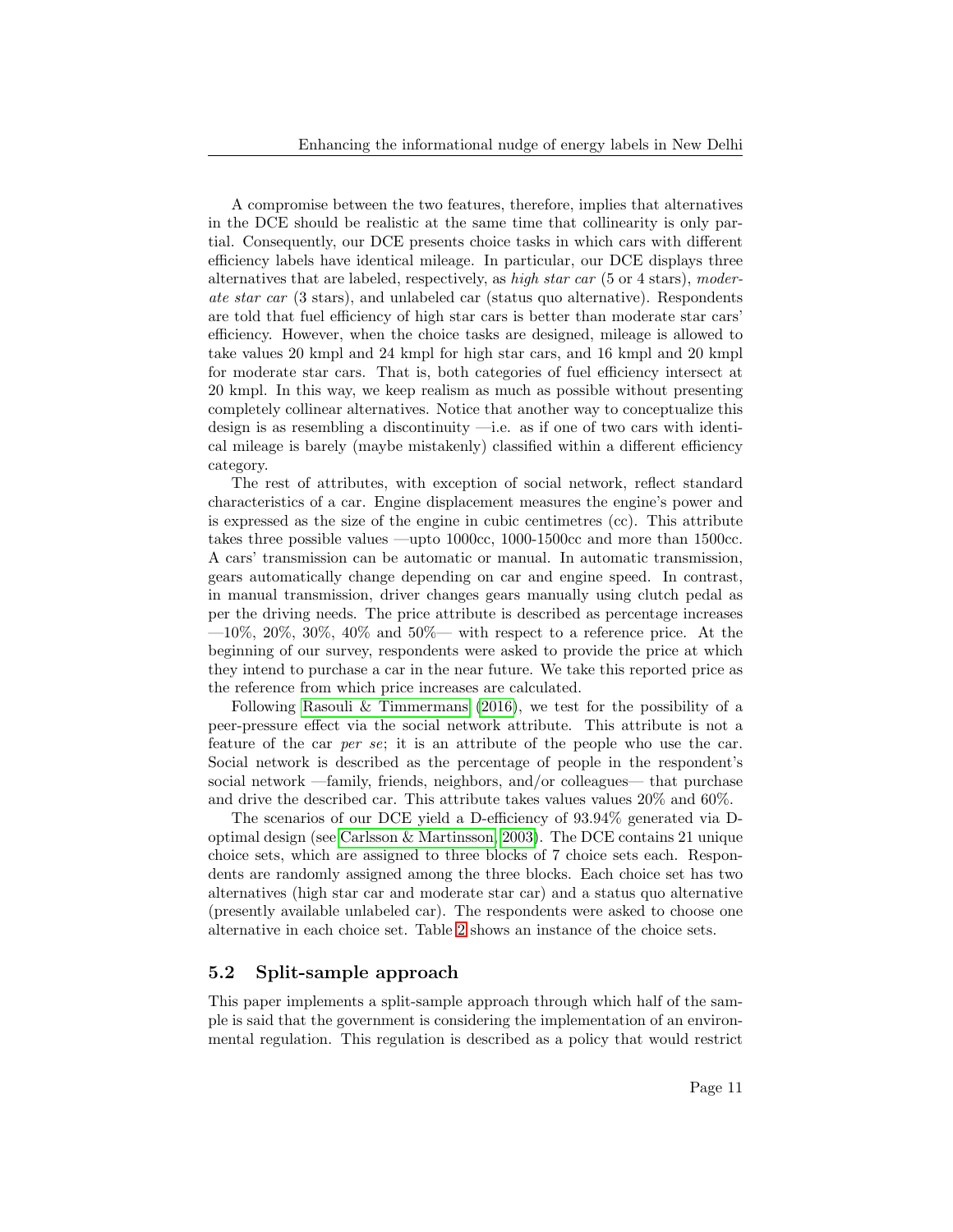the number of days a car can be driven weekly unless the car displays the label reflecting the best fuel efficiency performance —very much resembling the Mexican Hoy No Circula. This information was provided to respondents before presenting them to the DCE.

New Delhi's residents are familiar with this type of regulation since a similar policy was implemented in January, April 2016 and again in November, 2019. Under the 2016 and 2019 regulation, cars could circulate depending on the ending number of their license plate. Cars with even numbers could only circulate on even dates, and correspondingly for odd numbers.

Arguably, this regulation provides incentives to drive cars with the best efficiency label. Thus we expect that respondents presented to this regulation have a higher WTP for high star cars than those who are not presented to such a policy.

#### 5.3 Sampling and data collection

The DCE was conducted during October to November 2017 in two neighborhoods of New Delhi. We use a multi-stage sampling strategy to select our sample. In the first stage, we select two districts from Delhi, South Delhi and East Delhi. Residents of both districts belong to middle income to high middle income class families. In the second stage, South Delhi and East Delhi are stratified in three sub-districts —Kalkaji, Defence Colony, Hauz Khas in South Delhi; and Gandhi Nagar, Preet Vihar, Vivek Vihar in East Delhi. Within each subdistrict, randomly selected 84 respondents were presented to the DCE, yielding a sample size of 504 respondents. Randomly, half of the respondent within each sub-district, i.e. 42 respondents, were presented to the policy described in section [5.2.](#page-12-0) Each respondent was presented to 7 choice sets which yields a total of 3,528 individual choice tasks. Each choice set included 3 alternatives yielding 10,584 individual observations. Out of these 10,584 observations, 5,292 individual observations belong to the sample presented policy described in sectio[n5.2.](#page-12-0)

#### 5.4 Comparison of means across split samples

Table [3](#page-25-0) reports mean and standard deviation of the socioeconomic variables characterizing respondents in our two samples. The first column reports descriptive statistics for respondents that were not told about the driving restrictions described in section [5.2.](#page-12-0) The second column reports descriptive statistics for respondents that were told about the driving restrictions. The third column reports two-tailed t-test statistics on the null hypothesis that the difference in means is zero.

Given the split-sample approach in this study, it is essential that respondents in both samples are as similar as possible in socioeconomic characteristics. Accordingly, the descriptive statistics reported in the first two columns of table [3](#page-25-0) and the corresponding t-test statistics suggest that, on average, respondents in both samples are similar when it comes to respondent's age, percentage of male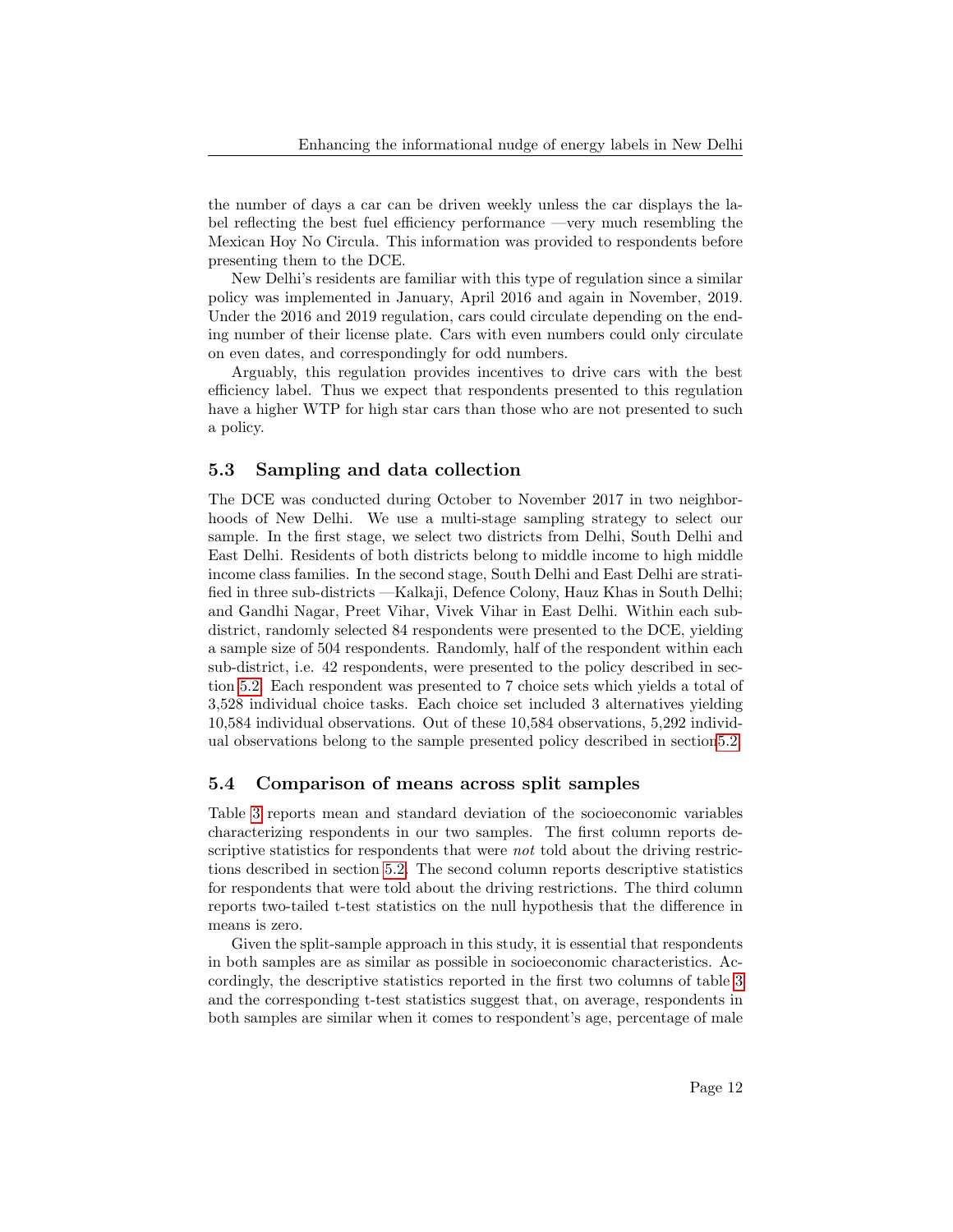respondents, marital status of respondent, household size, household annual income, education attainment, and occupation. The only exception is number of cars owned by the household. Respondents in the driving restrictions sample seem to have on average more cars than respondents in the no driving restrictions sample. We highlight that while this difference is statistically significant, the order of magnitude (0.2) is small for practical purposes.

We are less concerned with similarity of our samples to New Delhi's or national's averages. This is the case because we purposely have sampled our respondents from middle income class neighborhoods, and expect them to be wealthier and more educated than the average household. For instance, while people with graduate or higher levels of education represent around 82% of our samples, they represent 11% of the national population [\(MHRD, Government of](#page-21-10) [India, 2016\)](#page-21-10). <sup>[9](#page-14-0)</sup> Also, the average annual household income at the national level is around 0.55 million of Rupees [\(Business Today, 2019\)](#page-20-11)  $^{10}$  $^{10}$  $^{10}$ , which is around a third of the average income in our samples

## 6 Results

#### 6.1 Econometric specifications

Specifications reported in this section explore the potential average impact of simultaneously implementing a labeling system and driving restrictions in New Delhi.[11](#page-14-2) Table [4](#page-26-0) reports coefficients obtained via conditional and random parameters logit specifications. For the random parameters specifications, we assume normally distributed parameters for all but the price attribute which is kept constant. Coefficients in table [4](#page-26-0) cannot be interpreted as marginal effects but their signs do provide information on the direction of the impacts on individuals' utility.

The first three columns in table [4](#page-26-0) report specifications on the sample that was not told about driving restrictions. The last three columns in table [4](#page-26-0) report specifications on the sample that was told about driving restrictions.

Focusing on results from the sample that was not informed about driving restrictions, we highlight five features. First, with no exceptions, coefficients' signs are the same across conditional and random parameters specifications i.e. positive for all but the price attribute. Second, with exception of the second best efficiency label, statistical significance remains across specifications —the second best label is a significant level only when estimating a random parameters specification. Third, while point estimates across specifications differ, they remain within the same order of magnitude. Fourth, the statistical significance of most of the standard deviation parameters in the random parameters specification suggests the presence of unobserved heterogeneity that the conditional logit is not fit to handle. Fifth, the random parameters specification yields a

<span id="page-14-0"></span><sup>9</sup>Own estimates based on enrollment in school and higher education

<span id="page-14-1"></span> $10$ Own estimates based on information provided by the Central Statistics Office in India.

<span id="page-14-2"></span><sup>&</sup>lt;sup>11</sup>In a companion paper, we dig further into the factors behind WTP heterogeneity.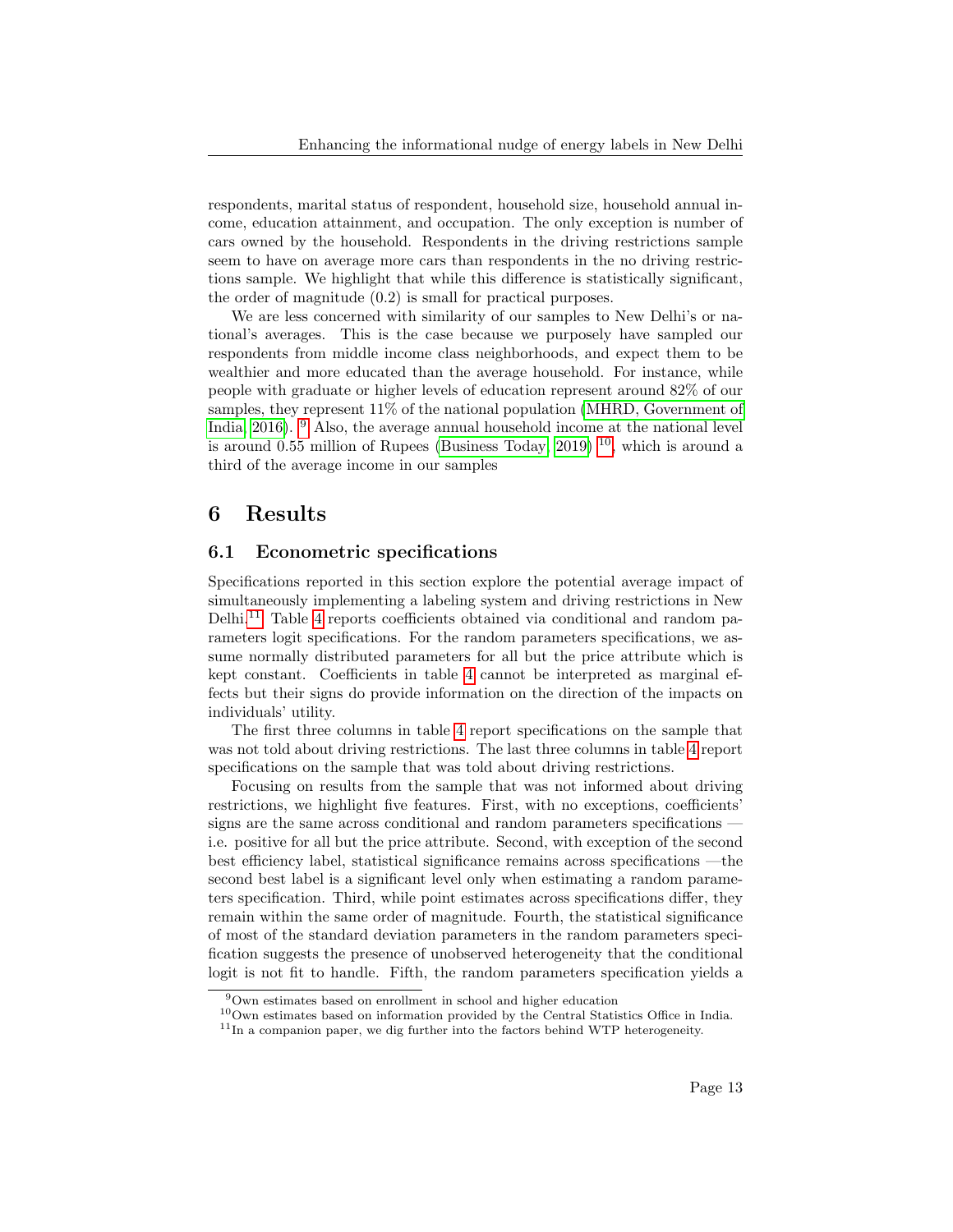substantial improvement in statistical adjustment —as implied by the higher value of the loglikelihood function (-2,602 versus -1,348), and the smaller values of the BIC  $(5.274 \text{ versus } 2.826)$  and AIC  $(5.221 \text{ versus } 2.728)$  which weigh the improvement in the likelihood function versus the increase in estimated parameters implicit in the random parameters specification.

With slight differences, the same five features just mentioned apply to specifications on the sample that was informed about driving restrictions.

Given that the five features hold across split samples, we conclude that i) all attributes considered in this DCE are relevant in respondents' utilities; ii) the directions of the effects from the attributes are robust across specifications; and iii) random parameters specifications represent an improvement in statistical fit over the conditional logit specifications. Thus we rely on the random parameters specifications to infer welfare measures for both samples.

We also highlight that, when comparing random parameters specifications across split samples, most coefficients are practically identical —including the price parameter. One important exception is the parameter associated to the best efficiency label which, together with the identical price parameter, implies that the WTP for a car with the best efficiency label differs across samples. We test this intuition and report results from comparisons in table [5.](#page-26-1)

#### 6.2 Welfare measures

Table [5](#page-26-1) reports each attribute's marginal WTP as implied by the random parameters logit specifications reported in table [4.](#page-26-0) The first two columns report numbers for the no driving restrictions sample. These columns, respectively, refer to the WTP estimates expressed in thousands of Rupees, and the WTP estimates expressed in thousands of US dollars.[12](#page-15-0) The next two columns in table [5](#page-26-1) report corresponding values for the driving restrictions sample. The last column in table [5](#page-26-1) reports the p-value of two-tailed t-tests that compare the average WTP across samples. Our discussion focuses on amounts in dollars.

Focusing on the WTP estimates for the no driving restrictions sample, the average marginal WTP for a car with the best efficiency label is estimated at 4.93 thousand USD. The corresponding value for a car with the second best label is around 3.80 thousand USD. To put these numbers in context, keep in mind that, before responding the DCE, individuals were asked to report the price of a car they would buy in the near future. The average of this reported prices is Rupees 12,85,496 equivalent to 19.79 thousand US dollars. That is, the WTP for the best and second best efficiency labels would represent around 25% and 19%, respectively, of a car's price.

The previous numbers refer to the WTP for a fuel efficiency label. The WTP for efficiency itself is obtained from the parameters associated to the mileage attribute. An extra kilometer per liter is valued at 212 USD. To judge the magnitude of this number, we compare it against the savings in fuel costs over

<span id="page-15-0"></span> $12\text{We}$  use a exchange rate of 1USD = 64.965 INR, as average of the observed value from October-November 2017.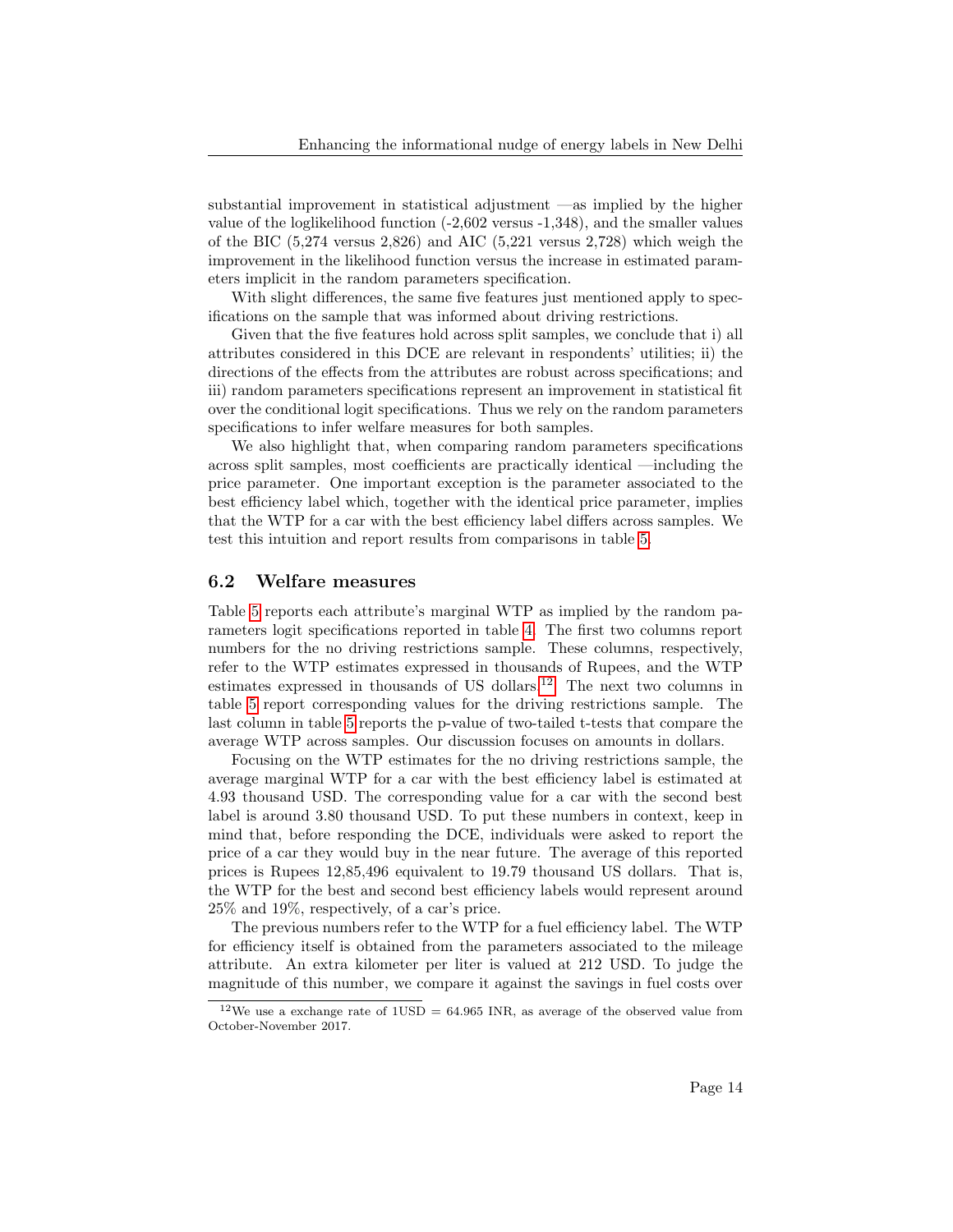the lifetime of an average car in New Delhi. Thus, assuming a car with fuel efficiency of 21 kmpl that is driven 12,000 kilometers a year [\(Gupta, 2018\)](#page-21-11) for an average of 10 years, and a gasoline price of 70 Rupees per litre, the savings on fuel costs would represent 18,181 Rupees which are equivalent to around 280 US dollars. Thus, respondents' WTP for an extra kilometer per litre is in line with 10-year fuel costs savings.

With respect to the two structural attributes in our DCE, the estimated marginal WTP for engine's power is around 2.15 thousand USD when the engine is bigger than 1,500 cc, and around 1.11 thousand USD when the engine is between 1,000 and 1,500 cc. Also, automatic transmission is valued at 1.25 thousand USD more than a car with manual transmission.

Consistently with results reported by [Rasouli & Timmermans](#page-22-2) [\(2016\)](#page-22-2), we document that respondents attach a value to the percentage of social network that drives a car similar to theirs. In particular, respondents report an increase in WTP of around 30 US dollars for a car that is driven by 1% of their social network.

The last column in table [5](#page-26-1) shows that, with exception of the best efficiency label, the WTP for attributes do not differ across samples. The lack of differences in WTP across split samples is expected —i.e.driving restrictions should only change the WTP for the best efficiency label. As a car with the second best label is subject to driving restrictions, no increase in WTP for this label should be expected.

As expected, the WTP for the best efficiency label is higher among respondents faced to driving restrictions —7.48 thousand USD versus 4.93 thousand USD. To judge the magnitude of the change in WTP, it is convenient to interpret such a change as the WTP to avoid potential driving restrictions —i.e. as regulatory costs. By means of a contingent valuation, [Blackman et al.](#page-19-3) [\(2018\)](#page-19-3) estimate regulatory costs imposed by the Hoy No Circula in Mexico City. Once protest zeros are excluded, they estimate an average WTP of 345 USD a year per car. This number, when multiplied by 8.6 years,<sup>[13](#page-16-0)</sup> yields 2.96 thousand US dollars which can be interpreted as the WTP to avoid driving restrictions over the lifetime of an average car in Mexico City. Our estimate of 2.55 thousand USD is in the same order of magnitude than their 2.96 thousand USD.

#### 6.3 Market share curves

Similarly to [Arora et al.](#page-19-10) [\(2019\)](#page-19-10), we use the sample enumeration technique on equation [9](#page-11-2) to estimate a market share for alternative  $j$  as follows:

$$
S(j) = \frac{\sum_{i}^{n} Prob(V_{ij} = 1 | X_j, \hat{\beta})}{n}
$$
\n(10)

where  $\hat{\beta}$  denotes the vector of coefficients estimated via the random parameter logit model and  $n$  denotes the number of individuals in the sample. Different market shares are generated by varying the vector of attributes  $X_j$ . Also, when

<span id="page-16-0"></span><sup>&</sup>lt;sup>13</sup>Which is the the average age of a car in Mexico [\(World Bank, 2010\)](#page-22-6).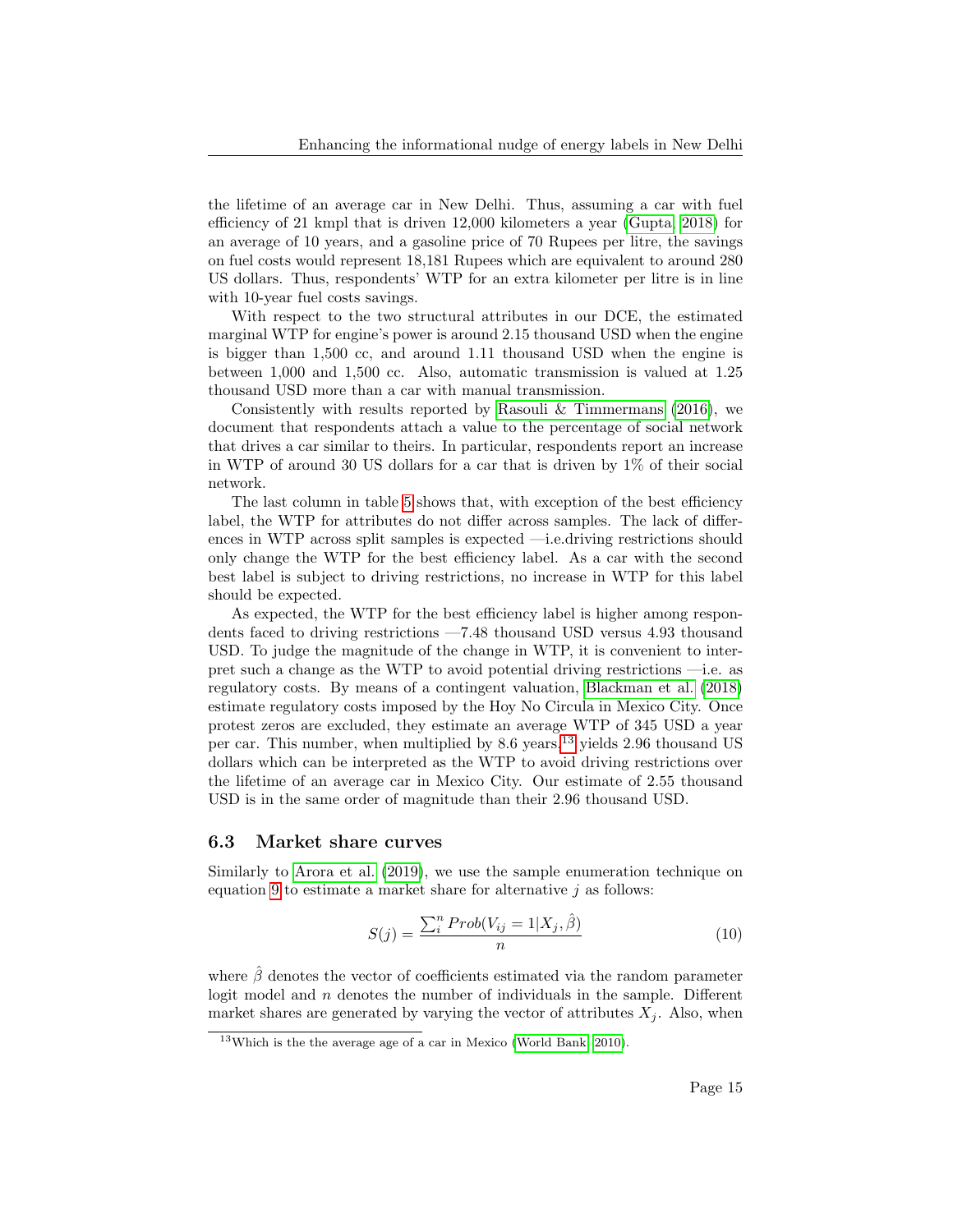estimating these shares, we assume that individuals choose between their status quo option and an alternative with specific attributes  $X_i$ .

In particular, figure [1](#page-27-0) reports two simulated market share functions. Both curves refer to a car that displays the best efficiency label (high star), with fuel efficiency of 20 kmpl, engine capacity between 1,000-1,500, with manual transmission and that is driven by 20% of a respondents' network. The continuous line describes the market share of such a car under no driving restrictions, and the dotted line illustrates the market share under driving restrictions. Figure [1](#page-27-0) shows that the market share shifts to the right when respondents are presented to the driving restrictions scenario. This increase in market share is consistent with the higher stated WTP for the best efficiency label under driving restrictions that we have documented through this section. In average, the driving restrictions are associated to an increase in the market share of 5%. For instance, for a price of 25 thousand USD, the share goes from 50% to 56%; for a price of 40 thousand USD, the share goes from 16% to 20%.

Figure [2](#page-28-0) reports two simulated market share functions as well —under no driving restrictions and under driving restrictions. The car under analysis is identical to the one in figure [1,](#page-27-0) with the exception that it displays the second best efficiency label (moderate star) instead. The result that figure [2](#page-28-0) illustrates is that no shift in market share occurs when respondents are presented to the driving restrictions scenario —which is consistent with the lack of statistical difference in preference parameters for the second best label across split samples.

## 7 Conclusion and Policy Implications

This study documents two results. First, New Delhi's drivers report a WTP for both fuel efficiency and fuel efficiency label. For fuel efficiency, they would pay 212 USD for an extra kilometer per liter. This number falls close to 10-year fuel cost savings (280 USD). On top, they attach a premium of 4.93 thousand USD to the efficiency label —which represents around 25% of the price of a car they reported to be willing to buy in the near future. These results are in line with findings based on revealed preferences data showing that drivers pay a premium for efficiency labels that goes above and beyond fuel cost savings (see [Alberini](#page-19-1) [et al., 2016\)](#page-19-1).

The second result that this study documents is that a labeling system implemented together with driving restrictions may be expected to increase the uptake of efficient cars among New Delhi's car drivers. In particular, respondents' WTP for a car with the best efficiency label goes from 4.93 thousand US dollars to 7.48 thousand US dollars —an increase interpreted as the WTP to avoid driving restrictions. The implicit regulatory costs in this study are similar to those obtained by [Blackman et al.](#page-19-3) [\(2018\)](#page-19-3) for Mexico City  $-2.55$  thousand USD versus 2.96 thousand USD.

Results reported in this study are relevant for policy makers aiming to reduce greenhouse gases generated by the transportation sector. This problem is more urgent than ever as recent years have witnessed unprecedented air pollution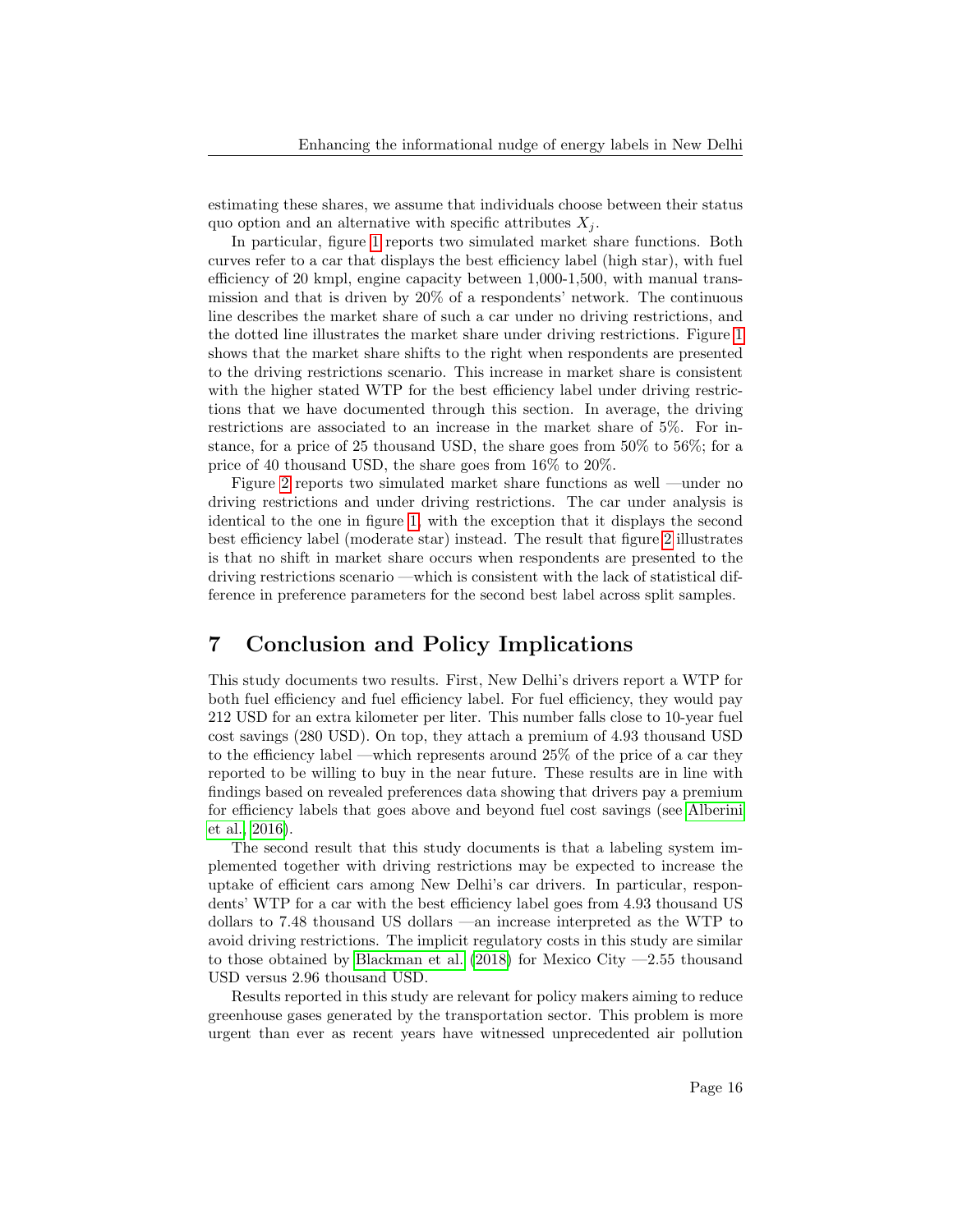episodes in megacities around the world —e.g. New Delhi, Beijing, Mexico.

A caveat of this study is the representativeness. We cannot claim that our sample is representative of all drivers in New Delhi. We focus our attention on car drivers that belong to middle income to high middle-income class families. Arguably, this is the segment of drivers that can afford to buy new cars with better fuel efficiency. While the specific numbers we report represent our sample, we believe, our general conclusion—i.e. a labeling system implemented together with driving restrictions may be expected to increase the uptake of efficient cars holds for car drivers in New Delhi.

With respect to future research, our random parameters specifications point to the presence of unobserved heterogeneity that deserves to be explored. An ongoing project explores respondents' characteristics associated to heterogeneity in preferences.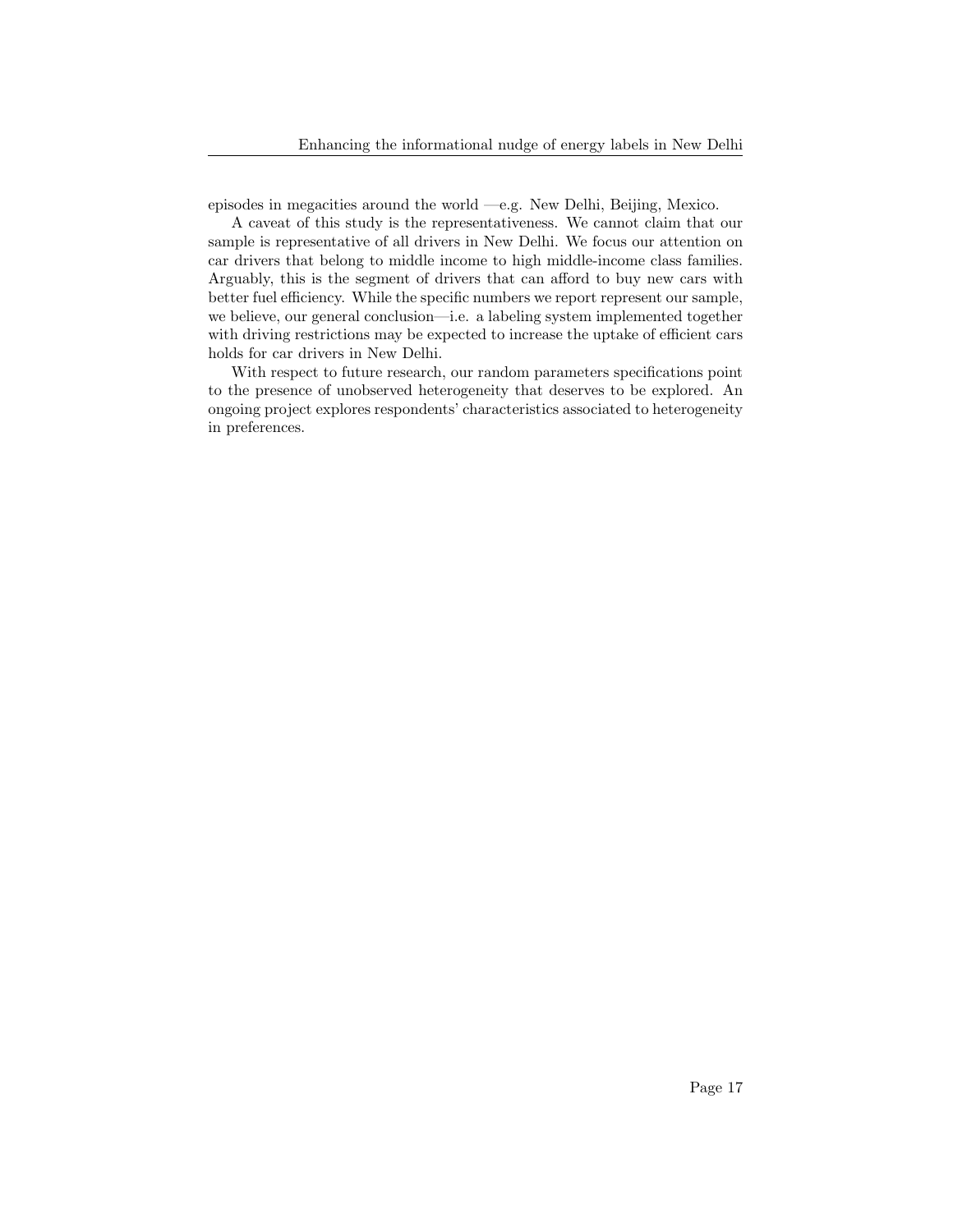## References

- <span id="page-19-6"></span>Achtnicht, M. (2012). German car buyers' willingness to pay to reduce co 2 emissions. *Climatic change*, 113, 679–697.
- <span id="page-19-1"></span>Alberini, A., Bareit, M., & Filippini, M. (2016). What is the effect of fuel efficiency information on car prices? evidence from switzerland. The Energy Journal, 37.
- <span id="page-19-4"></span>Alberini, A., Di Cosmo, V., & Bigano, A. (2019). How are fuel efficient cars priced? evidence from eight eu countries. Energy Policy, 134 , 110978.
- <span id="page-19-10"></span>Arora, A., Bansal, S., & Ward, P. S. (2019). Do farmers value rice varieties tolerant to droughts and floods? evidence from a discrete choice experiment in odisha, india. Water resources and economics, 25 , 27–41.
- <span id="page-19-9"></span>Ben-Akiva, M. E. (1973). Structure of passenger travel demand models. Ph.D. thesis Massachusetts Institute of Technology. URL: [http://onlinepubs.](http://onlinepubs.trb.org/Onlinepubs/trr/1974/526/526-003.pdf) [trb.org/Onlinepubs/trr/1974/526/526-003.pdf](http://onlinepubs.trb.org/Onlinepubs/trr/1974/526/526-003.pdf).
- <span id="page-19-2"></span>Bhattacharya, R. (2014). Boost for electric and hybrid cars with rs 1.5 lakh subsidy. URL: [https://indianexpress.com/article/business/companies/](https://indianexpress.com/article/business/companies/boost-for-electric-and-hybrid-cars-with-rs-1-5-lakh-subsidy/) [boost-for-electric-and-hybrid-cars-with-rs-1-5-lakh-subsidy/](https://indianexpress.com/article/business/companies/boost-for-electric-and-hybrid-cars-with-rs-1-5-lakh-subsidy/) The Indian Express. Accessed February 28, 2020.
- <span id="page-19-3"></span>Blackman, A., Alpízar, F., Carlsson, F., & Planter, M. R. (2018). A contingent valuation approach to estimating regulatory costs: Mexico's day without driving program. Journal of the Association of Environmental and Resource Economists, 5, 607–641.
- <span id="page-19-5"></span>Blackman, A., & Qin, P. (2018). How costly are license platebased driving restrictions? contingent valuation evidence from beijing. URL: [http://efdinitiative.org/publications/](http://efdinitiative.org/publications/how-costly-are-license-plate-based-driving-restrictions-contingent-valuation-evidence) [how-costly-are-license-plate-based-driving-restrictions-contingent-valuation-evidence](http://efdinitiative.org/publications/how-costly-are-license-plate-based-driving-restrictions-contingent-valuation-evidence) EfD Discussion Paper Series 18-18. Accessed February 27, 2020.
- <span id="page-19-7"></span>BP (2018). Statistical review of world energy. URL: [https:](https://www.bp.com/content/dam/bp/business-sites/en/global/corporate/pdfs/energy-economics/statistical-review/bp-stats-review-2018-full-report.pdf) [//www.bp.com/content/dam/bp/business-sites/en/global/](https://www.bp.com/content/dam/bp/business-sites/en/global/corporate/pdfs/energy-economics/statistical-review/bp-stats-review-2018-full-report.pdf) [corporate/pdfs/energy-economics/statistical-review/](https://www.bp.com/content/dam/bp/business-sites/en/global/corporate/pdfs/energy-economics/statistical-review/bp-stats-review-2018-full-report.pdf) [bp-stats-review-2018-full-report.pdf](https://www.bp.com/content/dam/bp/business-sites/en/global/corporate/pdfs/energy-economics/statistical-review/bp-stats-review-2018-full-report.pdf) Accessed February 28, 2020.
- <span id="page-19-0"></span>BP (2019). Statistical review of world energy. URL: [https:](https://www.bp.com/content/dam/bp/business-sites/en/global/corporate/pdfs/energy-economics/statistical-review/bp-stats-review-2019-full-report.pdf) [//www.bp.com/content/dam/bp/business-sites/en/global/](https://www.bp.com/content/dam/bp/business-sites/en/global/corporate/pdfs/energy-economics/statistical-review/bp-stats-review-2019-full-report.pdf) [corporate/pdfs/energy-economics/statistical-review/](https://www.bp.com/content/dam/bp/business-sites/en/global/corporate/pdfs/energy-economics/statistical-review/bp-stats-review-2019-full-report.pdf) [bp-stats-review-2019-full-report.pdf](https://www.bp.com/content/dam/bp/business-sites/en/global/corporate/pdfs/energy-economics/statistical-review/bp-stats-review-2019-full-report.pdf) Accessed May 16, 2020.
- <span id="page-19-8"></span>Bureau of Energy Efficiency (2020). Fuel efficiency. URL: [https://beeindia.](https://beeindia.gov.in/content/fuel-efficiency) [gov.in/content/fuel-efficiency](https://beeindia.gov.in/content/fuel-efficiency) Accessed February 25, 2020.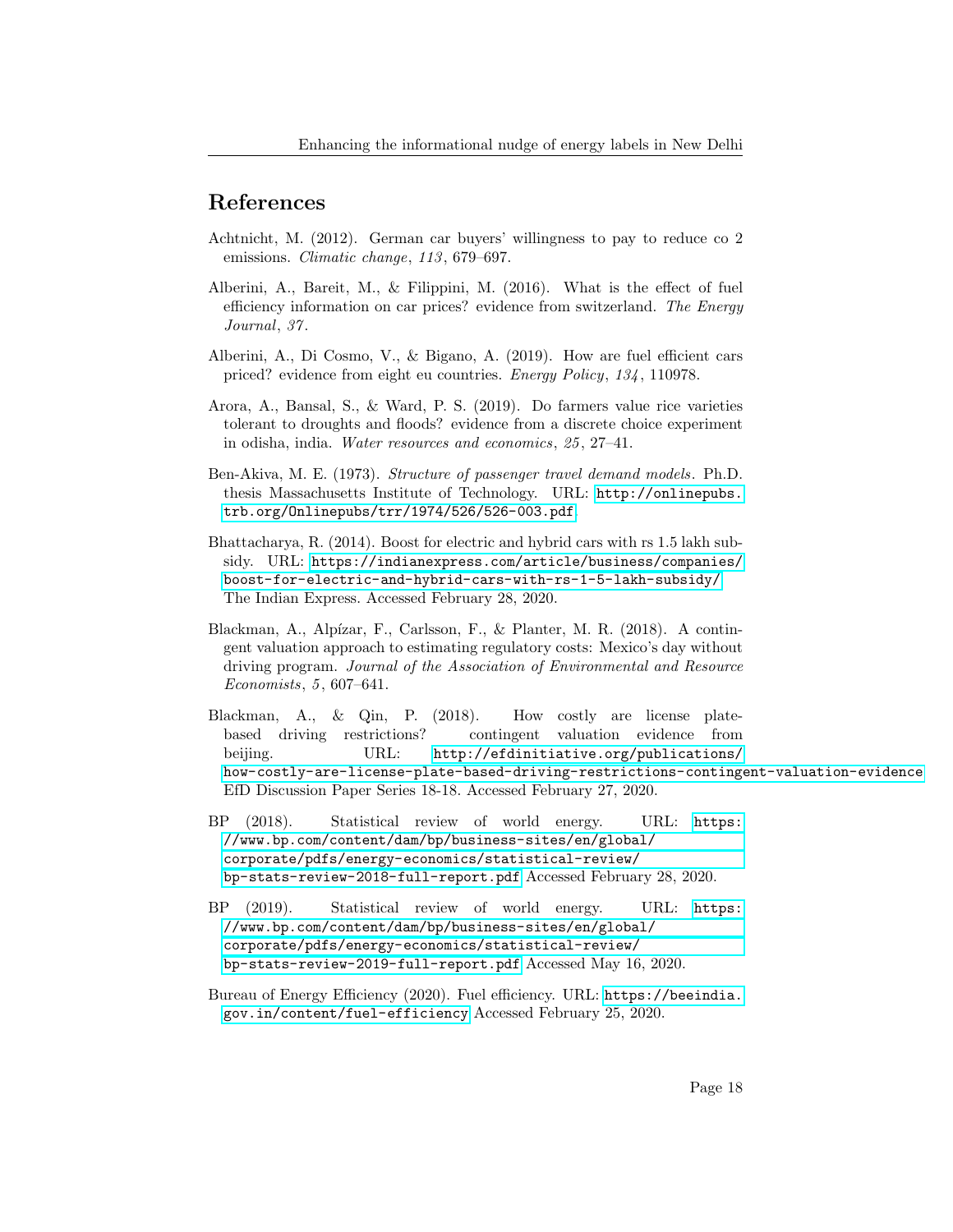- <span id="page-20-11"></span>Business Today (2019). India's per-capita income rises 10% to rs. 10,534 a month in fy19. URL: [https:](https://www.businesstoday.in/current/economy-politics/india-per-capita-income-rises-10-to-rs-10534-a-month-in-fy19/story/352805.html) [//www.businesstoday.in/current/economy-politics/](https://www.businesstoday.in/current/economy-politics/india-per-capita-income-rises-10-to-rs-10534-a-month-in-fy19/story/352805.html) [india-per-capita-income-rises-10-to-rs-10534-a-month-in-fy19/](https://www.businesstoday.in/current/economy-politics/india-per-capita-income-rises-10-to-rs-10534-a-month-in-fy19/story/352805.html) [story/352805.html](https://www.businesstoday.in/current/economy-politics/india-per-capita-income-rises-10-to-rs-10534-a-month-in-fy19/story/352805.html) Accessed March 6, 2020.
- <span id="page-20-10"></span>Carlsson, F., & Martinsson, P. (2003). Design techniques for stated preference methods in health economics. Health economics, 12, 281–294.
- <span id="page-20-4"></span>Centre for Science and Environment (2016). Status of air pollution during winter of 2015-16 and the impact of odd-even car rationing scheme on air quality. URL: [http://www.indiaenvironmentportal.org.in/files/file/](http://www.indiaenvironmentportal.org.in/files/file/Air-pollution-and-odd-even-for-SC.pdf) [Air-pollution-and-odd-even-for-SC.pdf](http://www.indiaenvironmentportal.org.in/files/file/Air-pollution-and-odd-even-for-SC.pdf) Accessed May 29, 2020.
- <span id="page-20-5"></span>Daziano, R. A., Waygood, E., Patterson, Z., & Kohlová, M. B. (2017). Increasing the influence of co2 emissions information on car purchase. Journal of cleaner production, 164 , 861–871.
- <span id="page-20-6"></span>Economic Survey of Delhi (2019). Highlight of economic survey of delhi. URL: [http://delhiplanning.nic.in/sites/default/files/Highlights\\_](http://delhiplanning.nic.in/sites/default/files/Highlights_English_ofEconomicSurvey_ofDelhi2018-19.pdf) [English\\_ofEconomicSurvey\\_ofDelhi2018-19.pdf](http://delhiplanning.nic.in/sites/default/files/Highlights_English_ofEconomicSurvey_ofDelhi2018-19.pdf) Accessed February 25, 2020.
- <span id="page-20-2"></span>European Commission (2016). Evaluation of directive 1999/94/ec ("the car labelling directive"). URL: [https://ec.europa.eu/clima/sites/clima/](https://ec.europa.eu/clima/sites/clima/files/transport/vehicles/labelling/docs/car_labelling_final_report20160728_en.pdf) [files/transport/vehicles/labelling/docs/car\\_labelling\\_final\\_](https://ec.europa.eu/clima/sites/clima/files/transport/vehicles/labelling/docs/car_labelling_final_report20160728_en.pdf) [report20160728\\_en.pdf](https://ec.europa.eu/clima/sites/clima/files/transport/vehicles/labelling/docs/car_labelling_final_report20160728_en.pdf) Accessed February 26, 2020.
- <span id="page-20-3"></span>Galarraga, I., Kallbekken, S., & Silvestri, A. (2020). Consumer purchases of energy-efficient cars: How different labelling schemes could affect consumer response to price changes. *Energy Policy*, 137, 111181.
- <span id="page-20-1"></span>Global Fuel Economy Initiative (2020). India's developing automotive fuel economy policy. URL: [https://www.globalfueleconomy.org/transport/](https://www.globalfueleconomy.org/transport/gfei/autotool/case_studies/apacific/india/cs_ap_india.asp) [gfei/autotool/case\\_studies/apacific/india/cs\\_ap\\_india.asp](https://www.globalfueleconomy.org/transport/gfei/autotool/case_studies/apacific/india/cs_ap_india.asp) Accessed February 26, 2020.
- <span id="page-20-9"></span>Goel, R., & Pant, P. (2016). Vehicular pollution mitigation policies in delhi. Economic & Political Weekly, 51, 41.
- <span id="page-20-7"></span>Government of India (2018). Statistical year book india 2018. URL: [http://](http://mospi.nic.in/statistical-year-book-india/2018/189) [mospi.nic.in/statistical-year-book-india/2018/189](http://mospi.nic.in/statistical-year-book-india/2018/189) Accessed February 28, 2020.
- <span id="page-20-8"></span>Goyal, P., & Sidhartha (2003). Present scenario of air quality in delhi: A case study of cng implementation. Atmospheric Environment, 37 , 5423–5431.
- <span id="page-20-0"></span>Goyal, S., Ghatge, S., Nema, P., & Tamhane, S. (2006). Understanding urban vehicular pollution problem vis-a-vis ambient air quality–case study of a megacity (delhi, india). Environmental monitoring and assessment, 119 , 557–569.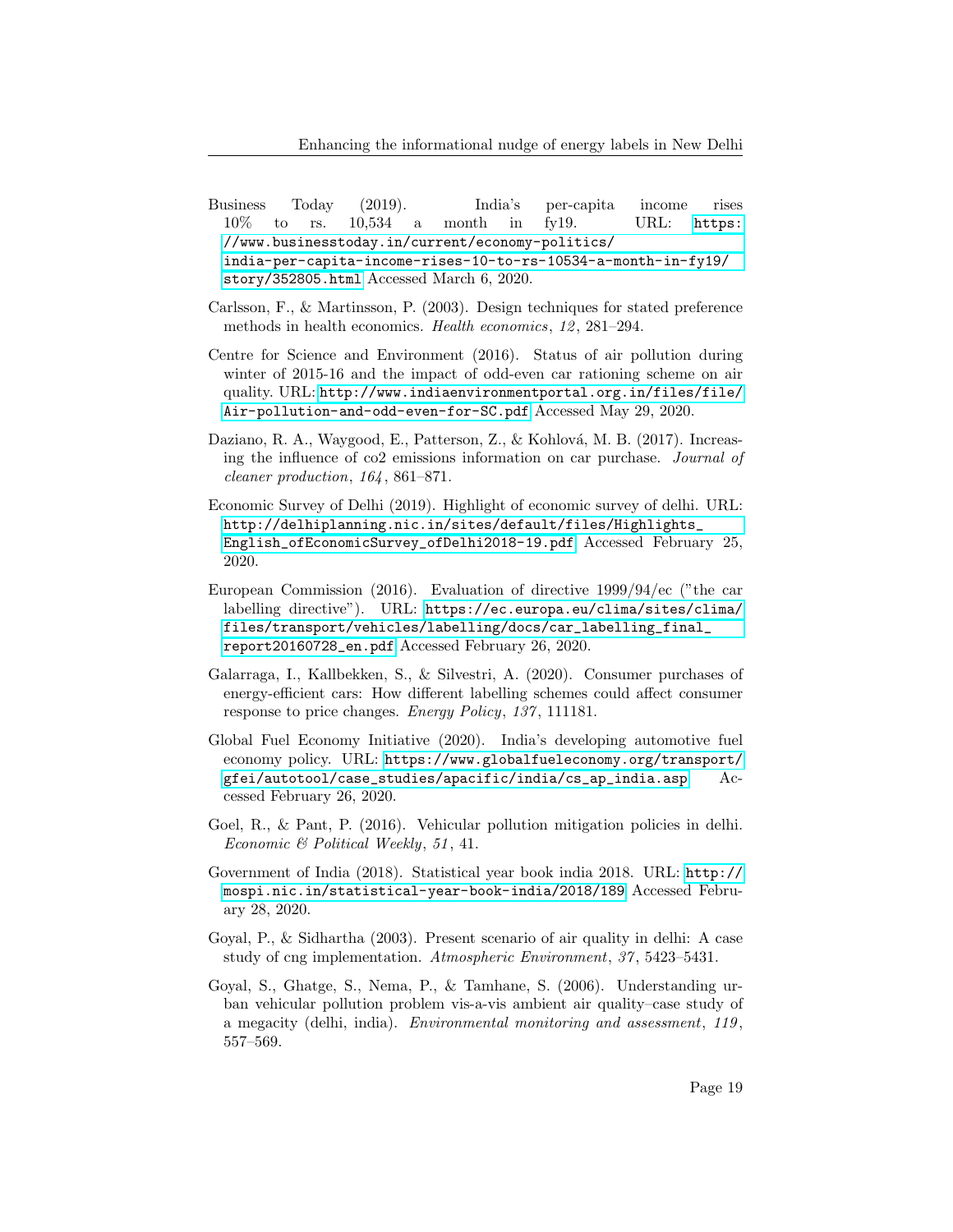- <span id="page-21-11"></span>Gupta, N. (2018). Indian commuters travel 35km/day says survey. URL: [https://timesofindia.indiatimes.com/business/india-business/](https://timesofindia.indiatimes.com/business/india-business/indian-commuters-travel-35-km/day-says-survey/articleshow/63140954.cms) [indian-commuters-travel-35-km/day-says-survey/articleshow/](https://timesofindia.indiatimes.com/business/india-business/indian-commuters-travel-35-km/day-says-survey/articleshow/63140954.cms) [63140954.cms](https://timesofindia.indiatimes.com/business/india-business/indian-commuters-travel-35-km/day-says-survey/articleshow/63140954.cms) Accessed March 6, 2020.
- <span id="page-21-8"></span>Haab, T. C., & McConnell, K. E. (2002). Valuing environmental and natural resources: the econometrics of non-market valuation. Edward Elgar Publishing.
- <span id="page-21-0"></span>Haq, G., & Weiss, M. (2016). Co2 labelling of passenger cars in europe: Status, challenges, and future prospects. Energy Policy, 95, 324-335.
- <span id="page-21-1"></span>IQ-Air (2019). World air quality report. URL: [https://www.iqair.com/](https://www.iqair.com/world-most-polluted-cities/world-air-quality-report-2019-en.pdf) [world-most-polluted-cities/world-air-quality-report-2019-en.pdf](https://www.iqair.com/world-most-polluted-cities/world-air-quality-report-2019-en.pdf) Accessed May 30, 2020.
- <span id="page-21-2"></span>Irfan, U. (2019). The law that's helping fuel delhi's deadly air pollution. URL: [https://www.vox.com/science-and-health/2019/11/8/20948348/](https://www.vox.com/science-and-health/2019/11/8/20948348/delhi-india-air-pollution-quality-cause) [delhi-india-air-pollution-quality-cause](https://www.vox.com/science-and-health/2019/11/8/20948348/delhi-india-air-pollution-quality-cause) . Vox. Accessed January 10, 2020.
- <span id="page-21-4"></span>Jain, M., Anand, B., & Patwardhan, A. (2018). Appliance labeling and consumer heterogeneity: A discrete choice experiment in india. Applied Energy, 226 , 213–224.
- <span id="page-21-5"></span>Leard, B. (2018). Consumer inattention and the demand for vehicle fuel cost savings. Journal of choice modelling, 29, 1–16.
- <span id="page-21-7"></span>McFadden, D. (1973). Conditional logit analysis of qualitative choice behavior. Frontiers in Econometrics, (pp. 105–142). URL: [https://eml.berkeley.](https://eml.berkeley.edu/reprints/mcfadden/zarembka.pdf) [edu/reprints/mcfadden/zarembka.pdf](https://eml.berkeley.edu/reprints/mcfadden/zarembka.pdf).
- <span id="page-21-9"></span>McFadden, D., & Train, K. (2000). Mixed mnl models for discrete response. Journal of applied Econometrics, 15 , 447–470.
- <span id="page-21-10"></span>MHRD, Government of India (2016). Educational statistics at a glance. URL: [http://mhrd.gov.in/sites/upload\\_files/mhrd/files/](http://mhrd.gov.in/sites/upload_files/mhrd/files/statistics/ESG2016_0.pdf) [statistics/ESG2016\\_0.pdf](http://mhrd.gov.in/sites/upload_files/mhrd/files/statistics/ESG2016_0.pdf) Accessed March 6, 2020.
- <span id="page-21-3"></span>Noblet, C. L., Teisl, M. F., & Rubin, J. (2006). Factors affecting consumer assessment of eco-labeled vehicles. Transportation Research Part D: Transport and Environment, 11 , 422–431.
- <span id="page-21-6"></span>Olivier, J. G., Schure, K., & Peters, J. (2017). Trends in global co2 and total greenhouse gas emissions. URL: [https://www.pbl.nl/sites/default/files/downloads/](https://www.pbl.nl/sites/default/files/downloads/pbl-2017-trends-in-global-co2-and-total-greenhouse-gas-emissons-2017-report_2674_0.pdf) [pbl-2017-trends-in-global-co2-and-total-greenhouse-gas-emissons](https://www.pbl.nl/sites/default/files/downloads/pbl-2017-trends-in-global-co2-and-total-greenhouse-gas-emissons-2017-report_2674_0.pdf)-2017-report\_ [2674\\_0.pdf](https://www.pbl.nl/sites/default/files/downloads/pbl-2017-trends-in-global-co2-and-total-greenhouse-gas-emissons-2017-report_2674_0.pdf) PBL Netherlands Environmental Assessment Agency. Accessed February 28, 2020.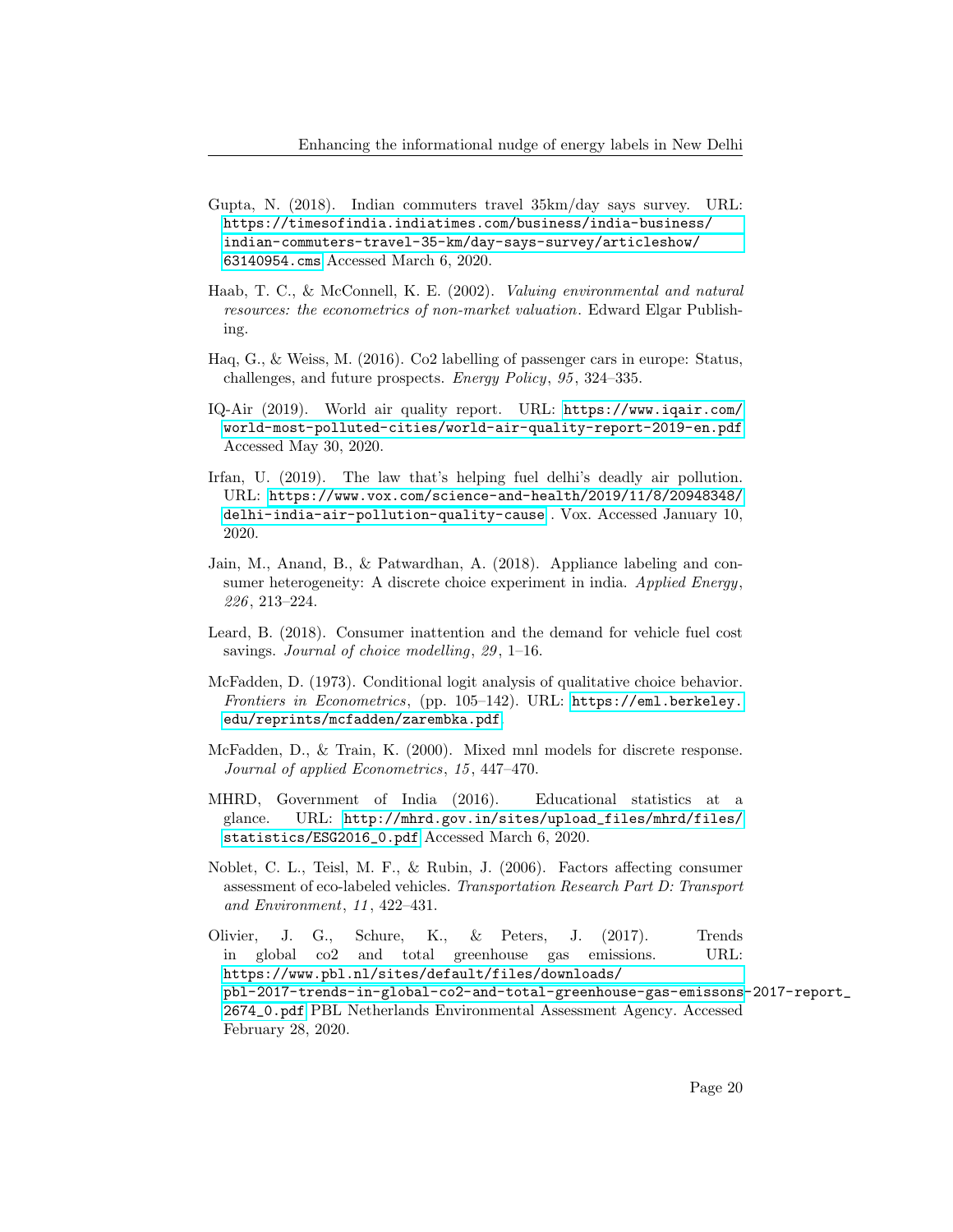- <span id="page-22-2"></span>Rasouli, S., & Timmermans, H. (2016). Influence of social networks on latent choice of electric cars: a mixed logit specification using experimental design data. Networks and Spatial Economics, 16 , 99–130.
- <span id="page-22-1"></span>Saraswat, Y., & Bansal, S. (2020). Health effects of sustained exposure to fine particulate matter: Evidence from india. SSRN Discussion Paper, (pp. 1–21).
- <span id="page-22-0"></span>Schultz, K., Kumar, H., & Gettleman, J. (2017). In india, air so dirty your head hurts. URL: [https://www.nytimes.com/2017/11/08/world/asia/](https://www.nytimes.com/2017/11/08/world/asia/india-air-pollution.html) [india-air-pollution.html](https://www.nytimes.com/2017/11/08/world/asia/india-air-pollution.html) . The New York Times. Accessed January 09, 2020.
- <span id="page-22-4"></span>Sharma, M., & Dikshit, O. (2016). Comprehensive study on green house gases (ghgs) in delhi. URL: [http://www.indiaenvironmentportal.org.](http://www.indiaenvironmentportal.org.in/files/file/Comprehensive-Study-on-Green-House-Gases-(GHGs)-in-Delhi.pdf) [in/files/file/Comprehensive-Study-on-Green-House-Gases-\(GHGs\)](http://www.indiaenvironmentportal.org.in/files/file/Comprehensive-Study-on-Green-House-Gases-(GHGs)-in-Delhi.pdf) [-in-Delhi.pdf](http://www.indiaenvironmentportal.org.in/files/file/Comprehensive-Study-on-Green-House-Gases-(GHGs)-in-Delhi.pdf) Report submitted to the Department of Environment Government of National Capital Territory of Delhi and Delhi Pollution Control Committee. Accessed February 28, 2020.
- <span id="page-22-5"></span>Train, K. E. (2009). Discrete choice methods with simulation. Cambridge university press.
- <span id="page-22-6"></span>World Bank (2010). Population of vehicles in mexico city's metropolitan area and their emission levels. URL: [http:](http://documents.worldbank.org/curated/en/198561468123558065/Population-of-vehicles-in-Mexico-Citys-metropolitan-area-and-their-emission-levels) [//documents.worldbank.org/curated/en/198561468123558065/](http://documents.worldbank.org/curated/en/198561468123558065/Population-of-vehicles-in-Mexico-Citys-metropolitan-area-and-their-emission-levels) [Population-of-vehicles-in-Mexico-Citys-metropolitan-area-and-their-emission-levels](http://documents.worldbank.org/curated/en/198561468123558065/Population-of-vehicles-in-Mexico-Citys-metropolitan-area-and-their-emission-levels) Accessed March 5, 2020.
- <span id="page-22-3"></span>Ziegler, A. (2012). Individual characteristics and stated preferences for alternative energy sources and propulsion technologies in vehicles: A discrete choice analysis for germany. Transportation Research Part A: Policy and Practice, 46 , 1372–1385.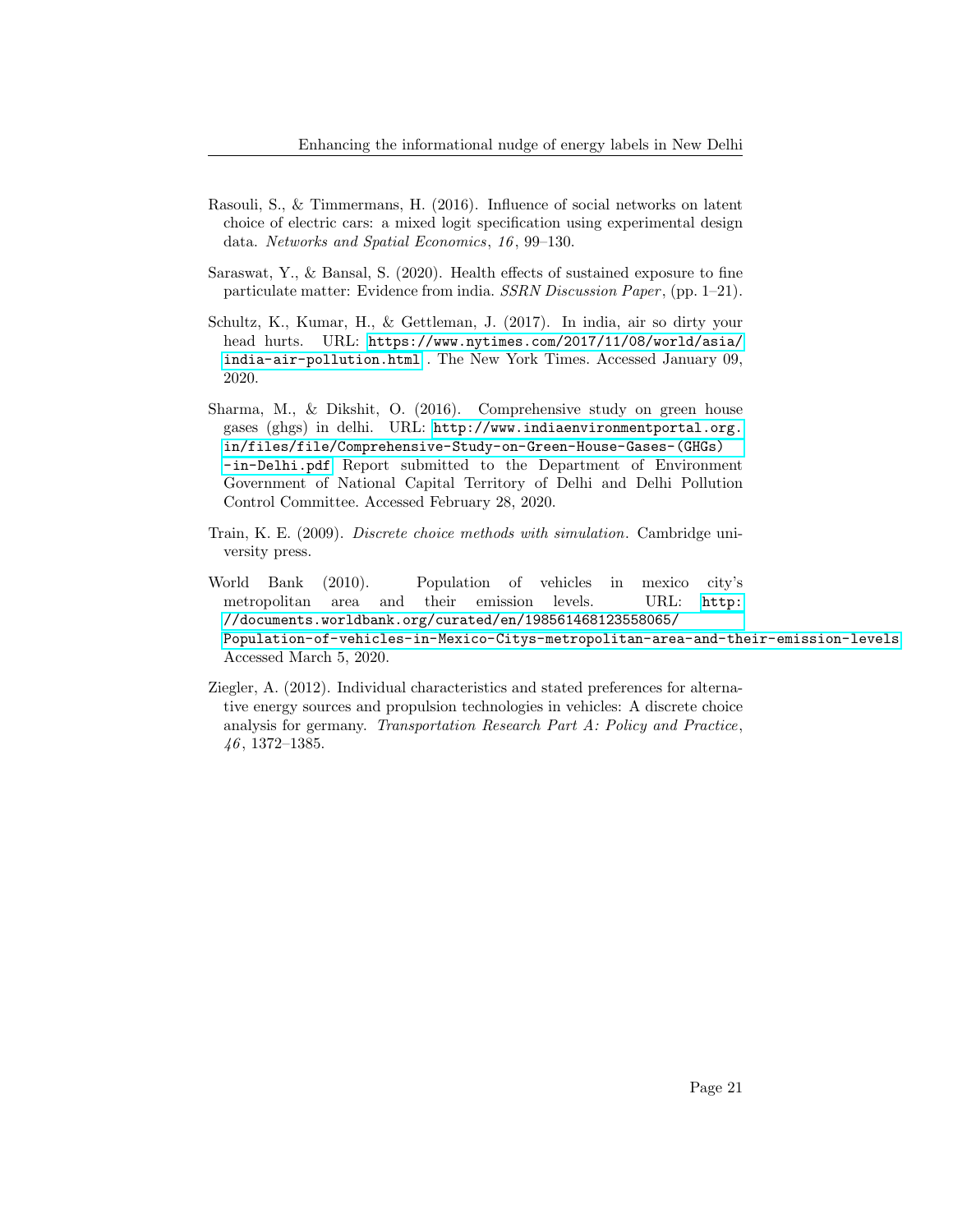## Tables

<span id="page-23-0"></span>Table 1: Choice Sets Attributes, Levels, and expected sign of preference parameter

| <b>Attributes</b>             | Levels                                     | Expected<br>Sign |  |
|-------------------------------|--------------------------------------------|------------------|--|
| Mileage (kilometre per        | $20, 24$ for high star car,                |                  |  |
| litre, kmpl)                  | 16, 20 for moderate star car,              | $^+$             |  |
|                               | 13 for status qup                          |                  |  |
| Engine Displacement           | Upto $1000cc$ , $1000-1500cc$ , More than  |                  |  |
|                               | 1500cc                                     | $^+$             |  |
| Transmission                  | Manual $(0)$ , Automatic $(1)$             | 十                |  |
| Social Network (Market Share) |                                            |                  |  |
| among Family/Friends/         | 20\%, 60\%                                 | $^+$             |  |
| Neighbors/Colleagues)         |                                            |                  |  |
| Price                         | $10\%, 20\%, 30\%, 40\%, 50\%$ higher than |                  |  |
|                               | your reference price                       |                  |  |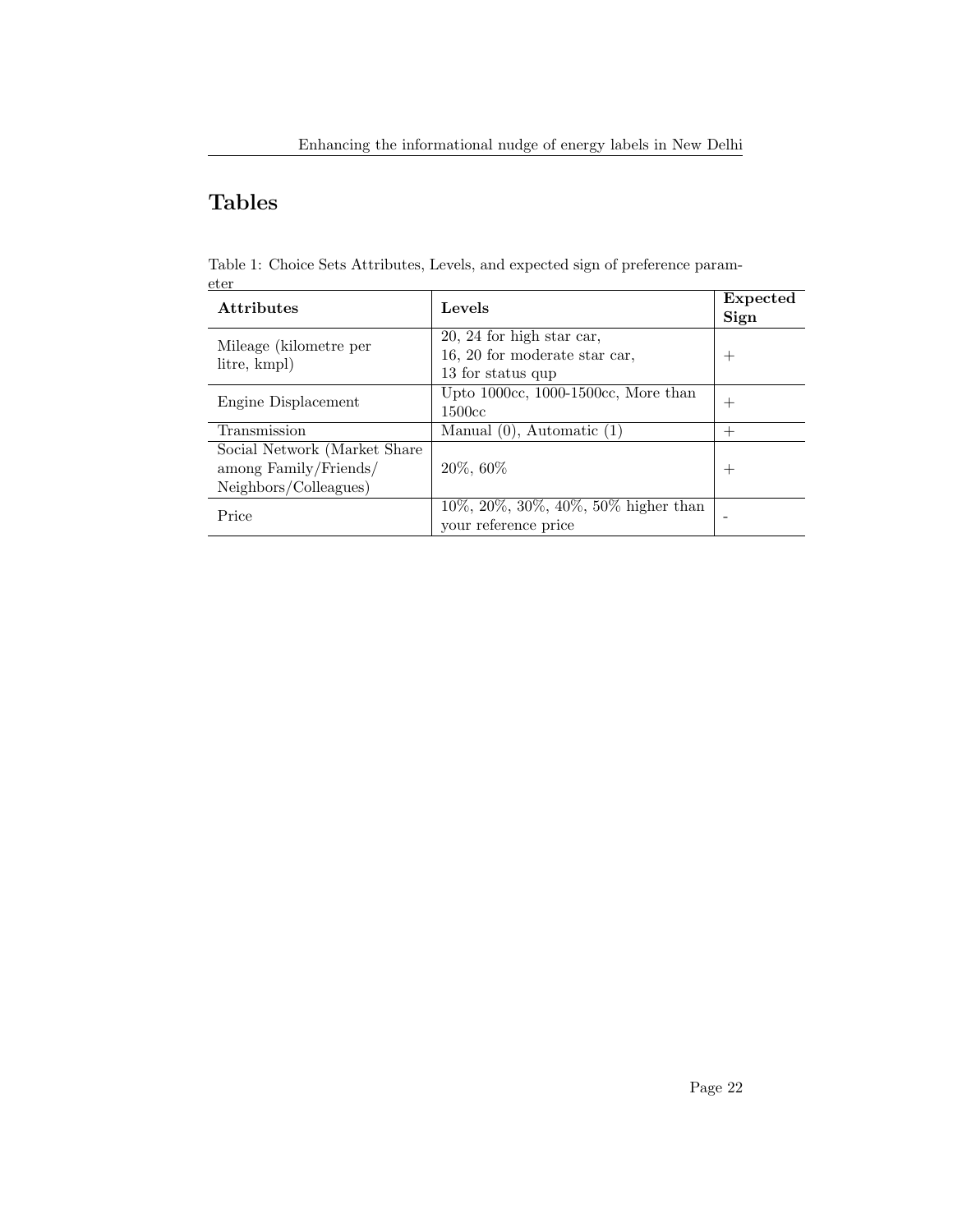Car Attributes Choice Set High Star Car ( Star 4, 5) Moderate Star Car ( Star 3) Status quo (Presently Available Car) Price  $\frac{40\% \text{ of the}}{5}$ reference price 10% of the reference price Status quo car which has mileage of 13kmpl Mileage (kilometres per litre, kmpl) 20 16 Engine Displacement Upto 1000cc 1000 - 1500cc Transmission Automatic Manual Market Share among Family/Friends/Neighbors/ Colleagues 60% 60% Your Choice (mark one alternative)

<span id="page-24-0"></span>Table 2: Example of choice set from the choice experiment of cars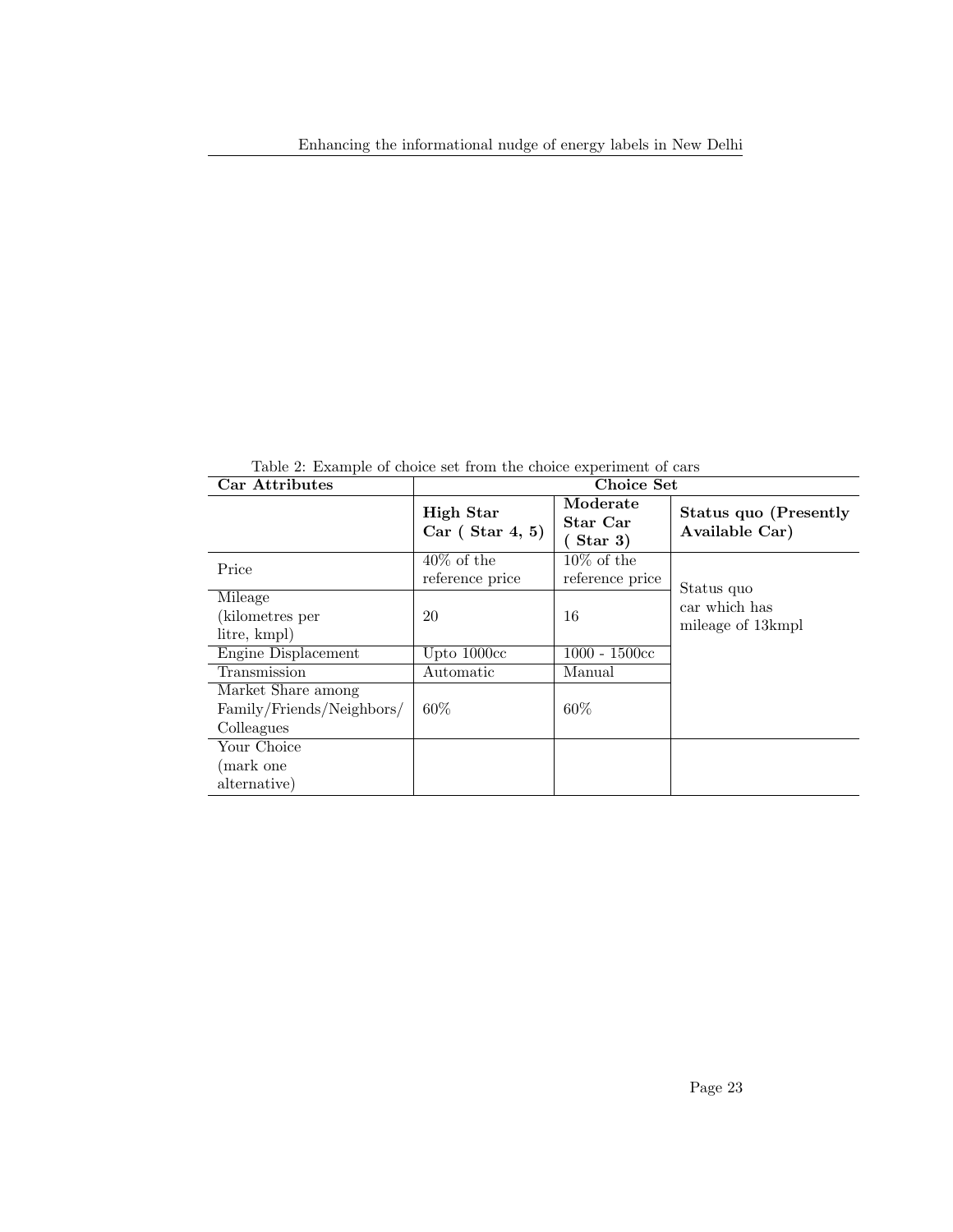| Table 3: Comparison of means across split samples |              |              |                     |      |
|---------------------------------------------------|--------------|--------------|---------------------|------|
|                                                   | No driving   | Driving      |                     |      |
|                                                   | restrictions | restrictions |                     |      |
|                                                   | (A)          | (B)          |                     |      |
|                                                   |              |              | Two-tailed          |      |
|                                                   | Mean         | Mean         | $\mathbf t$ test on |      |
| Characteristic                                    | (Std. Dev.)  | (Std. Dev.)  | $(A)$ - $(B)$       |      |
| Age (years)                                       | 40.44        | 40.65        | $-0.17$             |      |
|                                                   | (12.63)      | (14.34)      |                     |      |
| Male $(1$ if male; 0 if female)                   | 0.60         | 0.54         | 1.26                |      |
|                                                   | (0.49)       | (0.50)       |                     |      |
| Married (1 if married; 0 if unmarried)            | 0.75         | 0.72         | 0.70                |      |
|                                                   | (0.44)       | (0.45)       |                     |      |
| Household size (number of members)                | 4.95         | 5.16         | $-0.99$             |      |
|                                                   | (2.26)       | (2.48)       |                     |      |
| Annual household Income (Million of Rupees)       | 1.53         | 1.62         | $-1.08$             |      |
|                                                   | (0.90)       | (0.98)       |                     |      |
| Education (proportion)                            |              |              |                     |      |
| High School                                       | 0.17         | 0.15         | 0.62                |      |
|                                                   | (0.37)       | (0.35)       |                     |      |
| Graduate or higher                                | 0.81         | 0.83         | $-0.59$             |      |
|                                                   | (0.39)       | (0.37)       |                     |      |
| Other                                             | 0.02         | 0.02         | 0.00                |      |
|                                                   | (0.14)       | (0.14)       |                     |      |
| Occupation (proportion)                           |              |              |                     |      |
| Professional/Service                              | 0.48         | 0.44         | 0.91                |      |
|                                                   | (0.49)       | (0.49)       |                     |      |
| <b>Business</b>                                   | 0.32         | 0.30         | 0.49                |      |
|                                                   | (0.46)       | (0.46)       |                     |      |
| Student                                           | 0.07         | 0.11         | $-1.59$             |      |
|                                                   | (0.25)       | (0.31)       |                     |      |
| Not Working                                       | 0.11         | 0.15         | $-1.35$             |      |
|                                                   | (0.31)       | (0.35)       |                     |      |
| Other                                             | 0.02         | 0.00         | 227                 | $**$ |
|                                                   | (0.14)       | (0.00)       |                     |      |
| Cars owned by the household (number)              | 1.50         | 1.71         | $-2.04$             | $**$ |
|                                                   | (1.14)       | (1.17)       |                     |      |
| Number of respondents                             | 252          | 252          |                     |      |

<span id="page-25-0"></span>Table 3: Comparison of means across split samples

 $\overline{\phantom{a}^*}$  denotes that null hypothesis is rejected with  $95\%$  of confidence.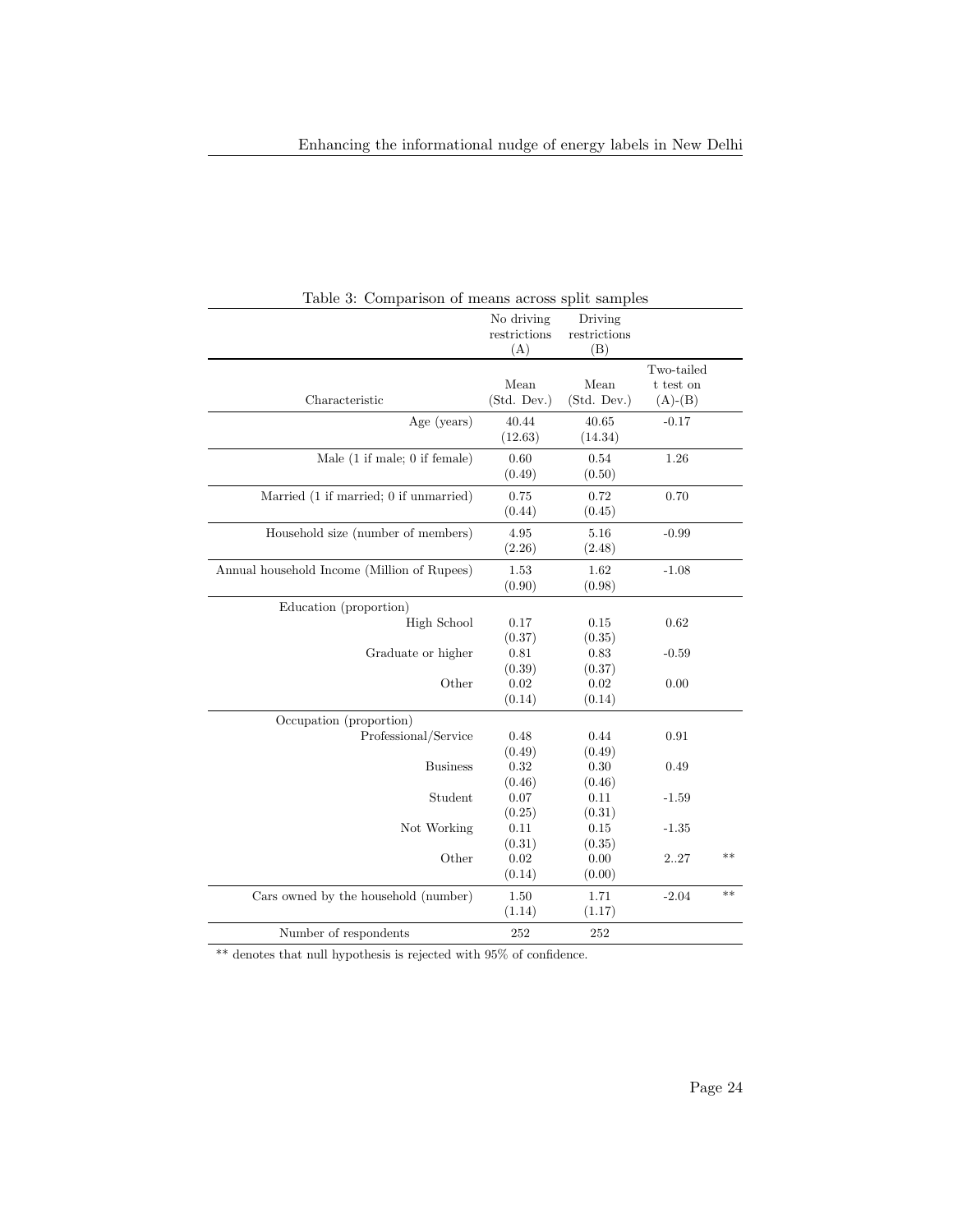|                                       | No driving restrictions |                              |             | Driving restrictions |                              |             |  |
|---------------------------------------|-------------------------|------------------------------|-------------|----------------------|------------------------------|-------------|--|
| Attribute                             | Conditional<br>Logit    | Random Param-<br>eters Logit |             | Conditional<br>Logit | Random Param-<br>eters Logit |             |  |
|                                       |                         | Mean                         | SD          |                      | Mean                         | SD          |  |
| High Star Label                       | $0.487**$               | $1.987***$                   | $-0.04710$  | $1.114***$           | $2.722***$                   | $1.562***$  |  |
|                                       | (0.23)                  | (0.32)                       | (0.19)      | (0.23)               | (0.36)                       | (0.21)      |  |
| Moderate Star Label                   | 0.054                   | $1.521***$                   | $0.670***$  | 0.204                | $1.575***$                   | 0.189       |  |
|                                       | (0.18)                  | (0.26)                       | (0.15)      | (0.17)               | (0.27)                       | (0.32)      |  |
| Mileage (kmpl)                        | $0.039*$                | $0.0853**$                   | $0.419***$  | 0.0184               | $0.0803**$                   | $0.388***$  |  |
|                                       | (0.02)                  | (0.04)                       | (0.04)      | (0.02)               | (0.04)                       | (0.03)      |  |
| Engine (More than $1500 \text{ cc}$ ) | $0.588***$              | $0.867***$                   | $1.471***$  | $0.345***$           | $0.532***$                   | $-1.374***$ |  |
|                                       | (0.01)                  | (0.17)                       | (0.26)      | (0.01)               | (0.18)                       | (0.25)      |  |
| Engine $(1000 - 1500 \text{ cc})$     | $0.358***$              | $0.450***$                   | 0.244       | $0.287***$           | $0.503***$                   | $-0.2090$   |  |
|                                       | (0.09)                  | (0.12)                       | (0.23)      | (0.09)               | (0.13)                       | (0.24)      |  |
| Automatic Transmission                | $0.272***$              | $0.506***$                   | $0.801***$  | $0.222***$           | $0.529***$                   | $-1.097***$ |  |
|                                       | (0.08)                  | (0.13)                       | (0.24)      | (0.08)               | (0.14)                       | (0.23)      |  |
| Network $(\%)$                        | $0.009***$              | $0.0118***$                  | $0.0216***$ | $0.0046***$          | 0.0029                       | $-0.021***$ |  |
|                                       | (0.002)                 | (0.003)                      | (0.004)     | (0.002)              | (0.003)                      | (0.004)     |  |
| Price $(Rupees/1,000)$                | $-0.002***$             | $-0.006***$                  |             | $-0.002***$          | $-0.006***$                  |             |  |
|                                       | (0.0001)                | (0.0004)                     |             | (0.0002)             | (0.0004)                     |             |  |
| Log Likelihood                        | $-1669.406$             | $-1348.93$                   |             | $-1623.436$          | $-1287.591$                  |             |  |
| AIC                                   | 3354.811                | 2727.854                     |             | 3262.872             | 2605.181                     |             |  |
| BIC                                   | 3407.403                | 2826.464                     |             | 3315.464             | 2703.79                      |             |  |
| $LR$ chi $2$                          | 537.09***               | 640.96***                    |             | $629.03***$          | 671.69***                    |             |  |
| Respondents                           | 252                     | 252                          |             | 252                  | 252                          |             |  |
| Observations                          | 5,292                   | 5,292                        |             | 5,292                | 5,292                        |             |  |

<span id="page-26-0"></span>Table 4: Econometric specification on respondents' stated choices

Note: Standard Errors are reported in parenthesis; \*, \*\* and \*\*\* denote that the parameters are significant at 10%, 5% and 1% level respectively.

<span id="page-26-1"></span>

|            | Table 5: Marginal Willingness to Pay implied by random parameters logit spec- |  |  |  |
|------------|-------------------------------------------------------------------------------|--|--|--|
| ifications |                                                                               |  |  |  |

|                                       |                                   | No driving restrictions               | Driving restrictions              |                                       |                                                                     |
|---------------------------------------|-----------------------------------|---------------------------------------|-----------------------------------|---------------------------------------|---------------------------------------------------------------------|
| <b>Attributes</b>                     | <b>MWTP</b><br>(1,000)<br>Rupees) | <b>MWTP</b><br>(1,000)<br>USD)<br>(A) | <b>MWTP</b><br>(1,000)<br>Rupees) | <b>MWTP</b><br>(1,000)<br>USD)<br>(B) | p-value<br>of<br>two-tailed<br>t-test<br><b>on</b><br>$(A)$ - $(B)$ |
| High Star Label                       | 320.69***                         | $4.936***$                            | $486.00***$                       | $7.481***$                            | 0.0156                                                              |
| Moderate Star Label                   | (47.91)<br>245.46***              | (0.74)<br>$3.778***$                  | (59.91)<br>281.17***              | (0.92)<br>$4.328***$                  | 0.2699                                                              |
| Mileage (kmpl)                        | (38.50)<br>$13.76***$             | (0.59)<br>$0.212***$                  | (43.67)<br>$14.34***$             | (0.67)<br>$0.221**$                   | 0.4744                                                              |
| Engine (More than $1500 \text{ cc}$ ) | (5.80)<br>139.90***               | (0.09)<br>$2.154***$                  | (6.93)<br>94.95***                | (0.11)<br>$1.462***$                  | 0.1414                                                              |
| Engine $(1000 - 1500 \text{ cc})$     | (27.15)<br>$72.71***$             | (0.42)<br>$1.119***$                  | (31.93)<br>89.83***               | (0.49)<br>$1.383***$                  | 0.2891                                                              |
| Automatic Transmission                | (20.05)<br>$81.67***$             | (0.31)<br>$1.257**$                   | (23.43)<br>$94.40***$             | (0.36)<br>$1.453***$                  | 0.3422                                                              |
|                                       | (19.89)                           | (0.31)                                | (24.22)                           | (0.37)                                |                                                                     |
| Network $(\%)$                        | $1.90***$<br>(0.51)               | $0.029***$<br>(0.01)                  | 0.51(0.57)                        | 0.008<br>(0.01)                       | 0.0380                                                              |

Standard Errors reported in parenthesis: \*, \*\* and \*\*\* denote that the parameters are significant at 10%, 5% and 1% level, respectively.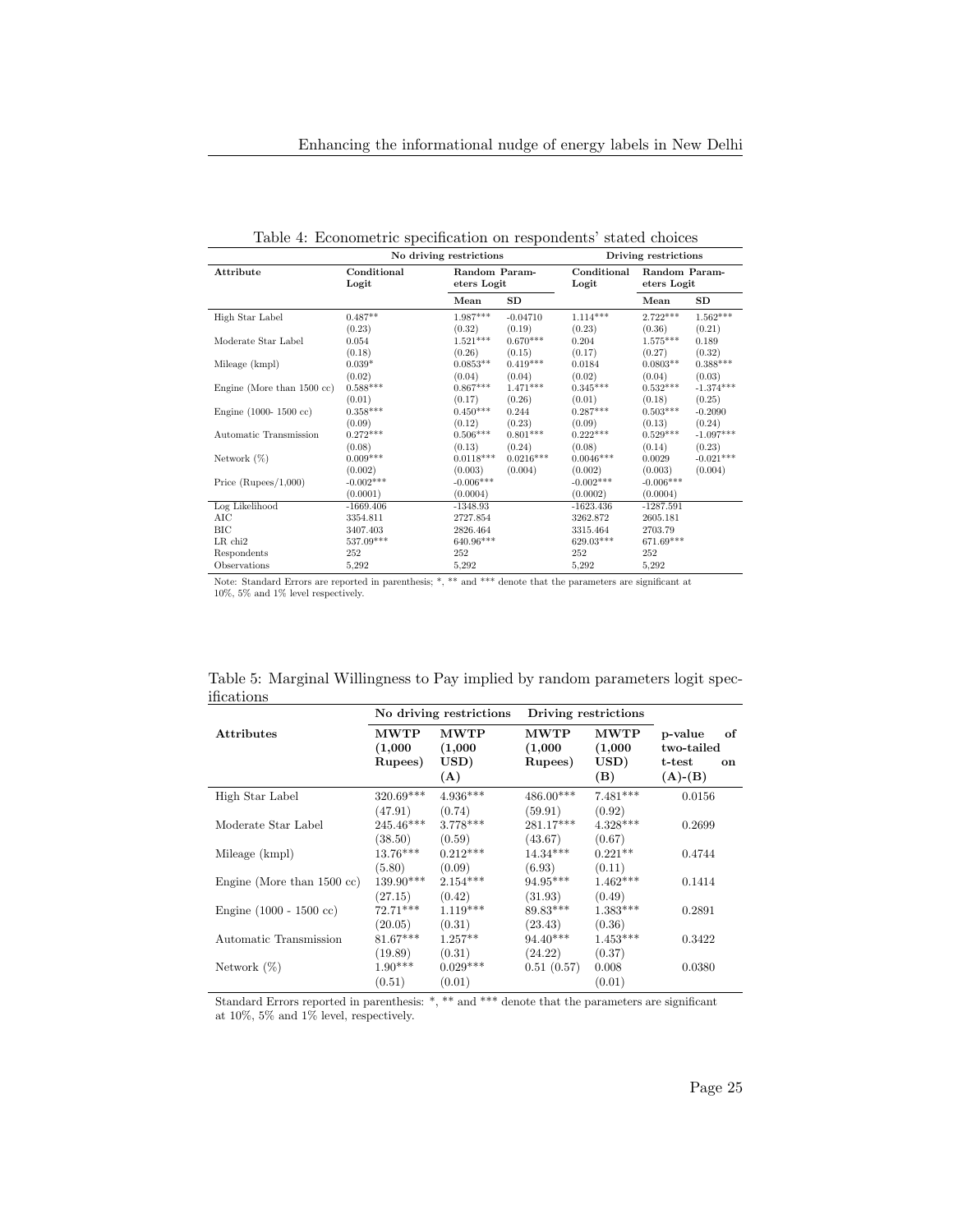## Figures



<span id="page-27-0"></span>Figure 1: Simulated market share curves for a best efficiency label (High Star) car with mileage 20 per Km, engine capacity 1000 - 1500, manual transmission and network 20% vis a vis status quo option